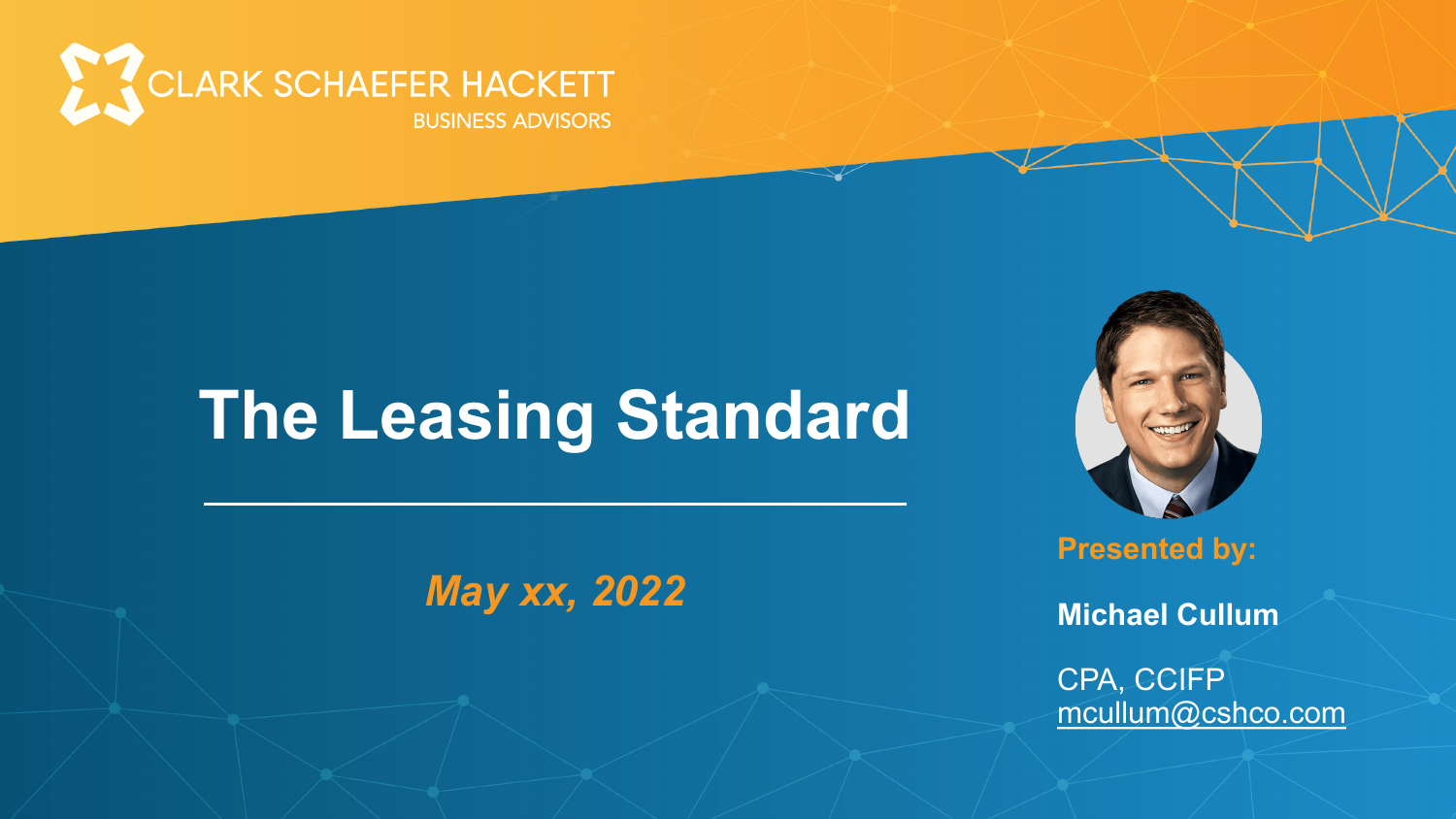## **LEARNING OBJECTIVES**

- Learn how FASB ASU No. 2016-02 Leases (Topic 842) differs from prior authoritative guidance
- Distinguish between financing and operating leases
- Understand potential impact to financial statements

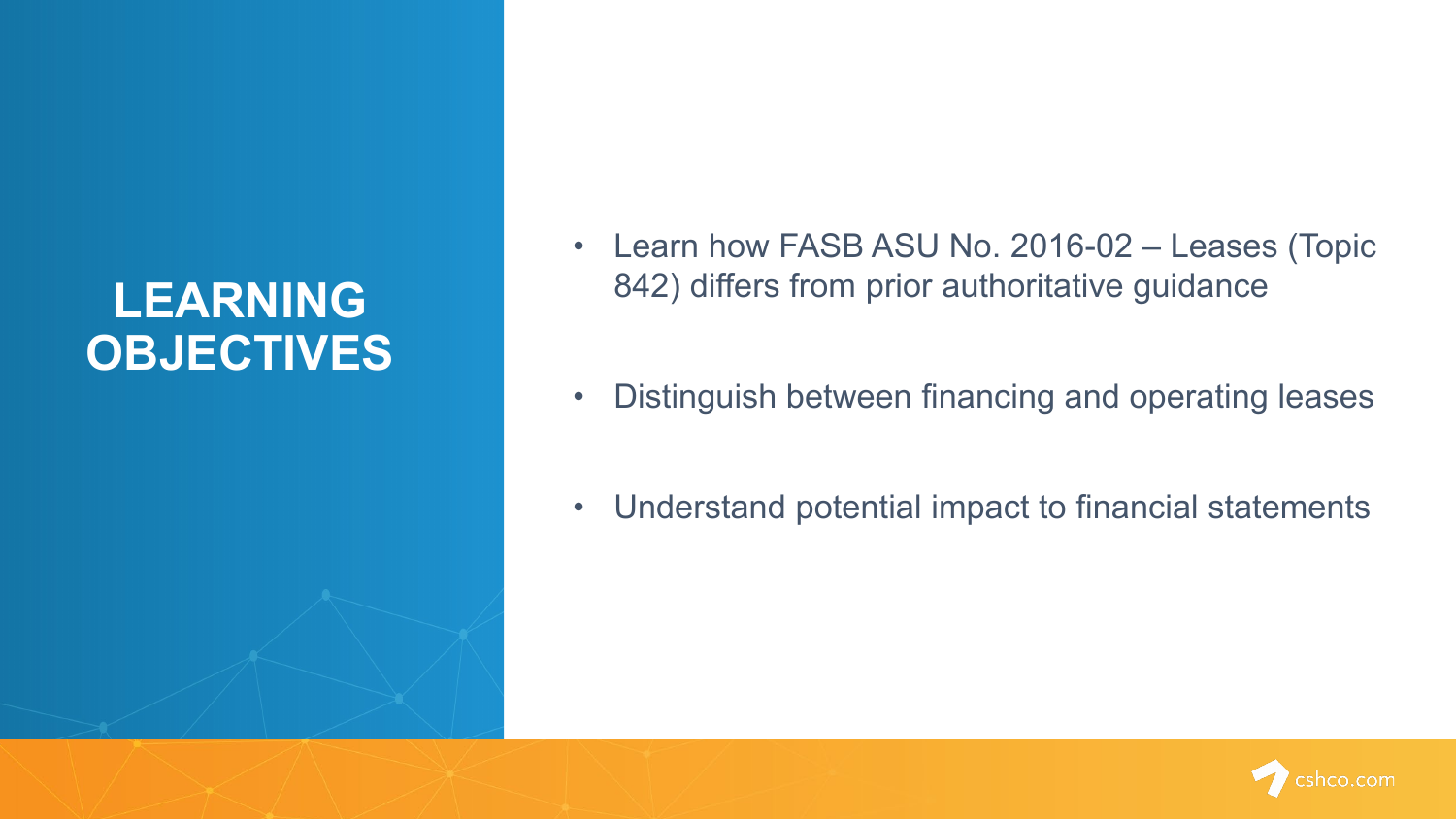## **QUICK DETAILS**



ASU 2016 -2 was issued in February 2016, delayed several times



ASC 842 Leases – replaces ASC 840



Public companies and NFP's with conduit debt have already implemented



Non -public companies and NFP's without conduit debt need to implement for FY beginning after 12/15/2021

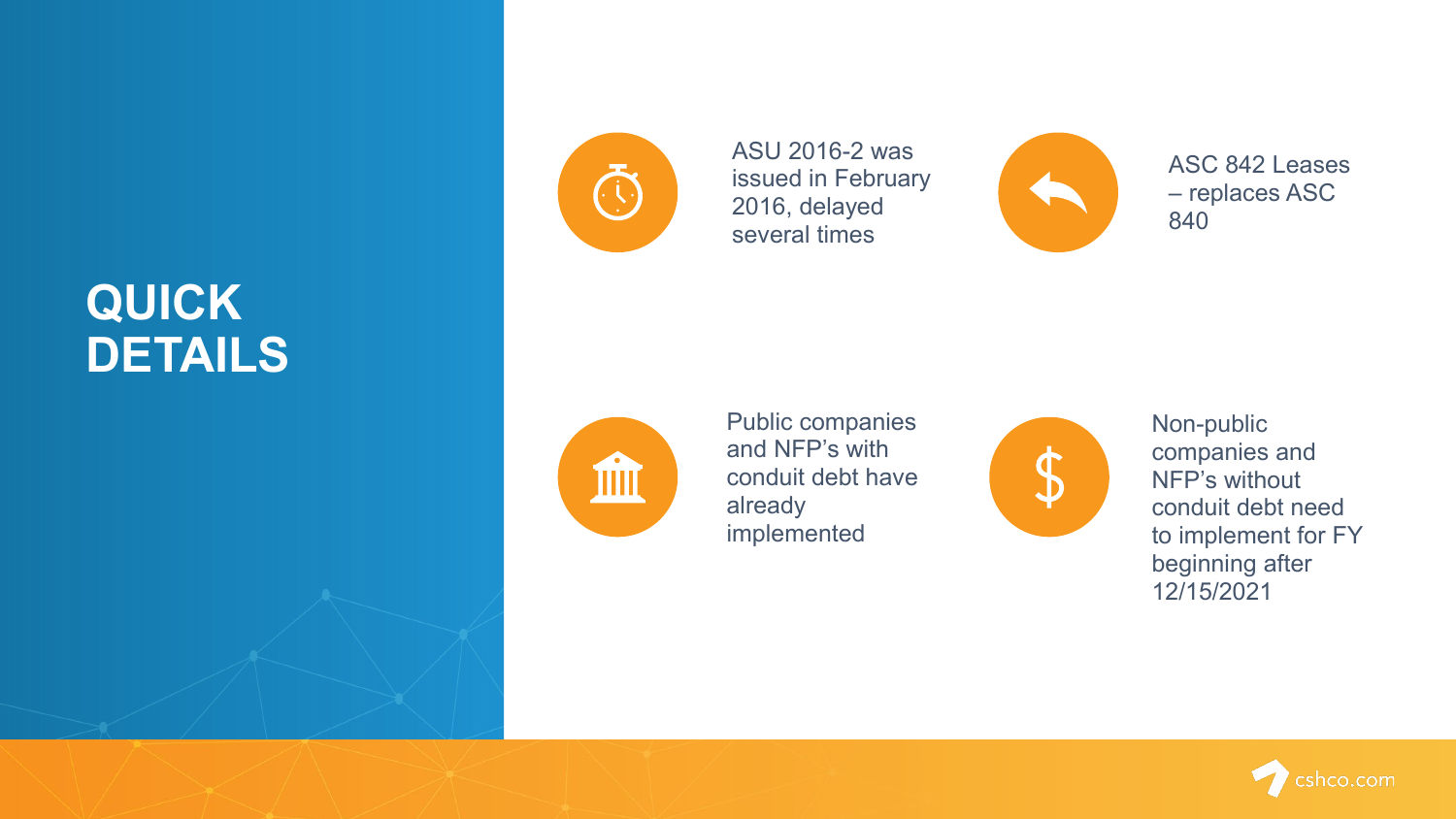## **IS ANYTHING BROKEN?**



- **Operating leases are the largest issue**
- **Differences with International Standards**
- **Activities can be structured to achieve a particular accounting result**



**Economics of leases can be different – so distinction between financing and operating leases are not changing** 

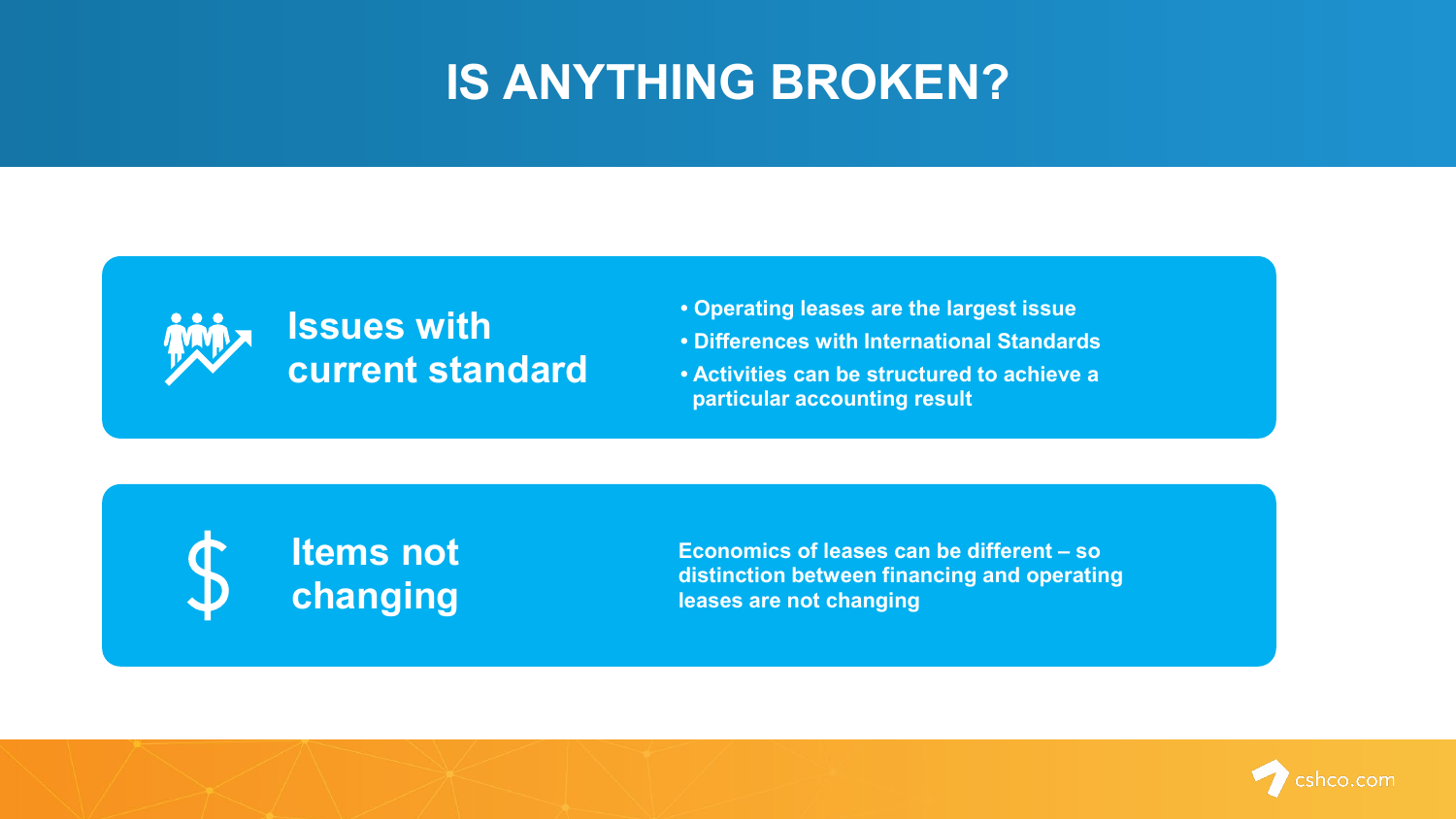## **DON'T BURY THE LEDE**

• We move from determining whether to "record" a lease to which type a lease might be

• Critical determination is now whether a **contract** is or contains a lease – nearly all leases are required to be reported

• Leases vs. Service Agreements



10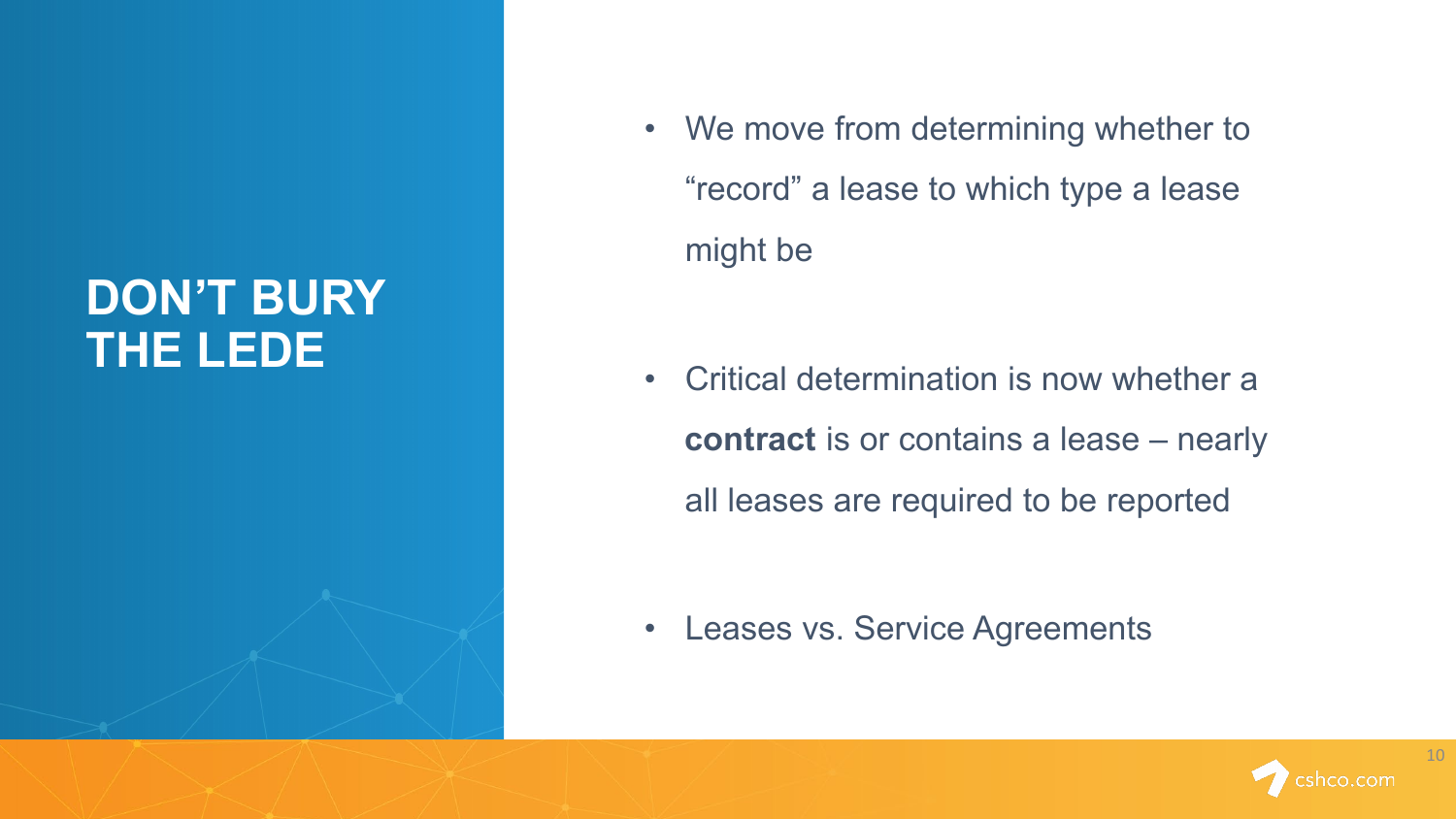## **ASC 840 – CURRENT GAAP**

- Current standard (as amended) from 1976
	- Capital lease vs. operating lease
	- Four-part test Bright line test vs. substance of transaction
		- Conveys ownership at the end
		- Bargain purchase option at the end
		- 75% or more of the economic useful life
		- PV of rents is 90% or more of FMV

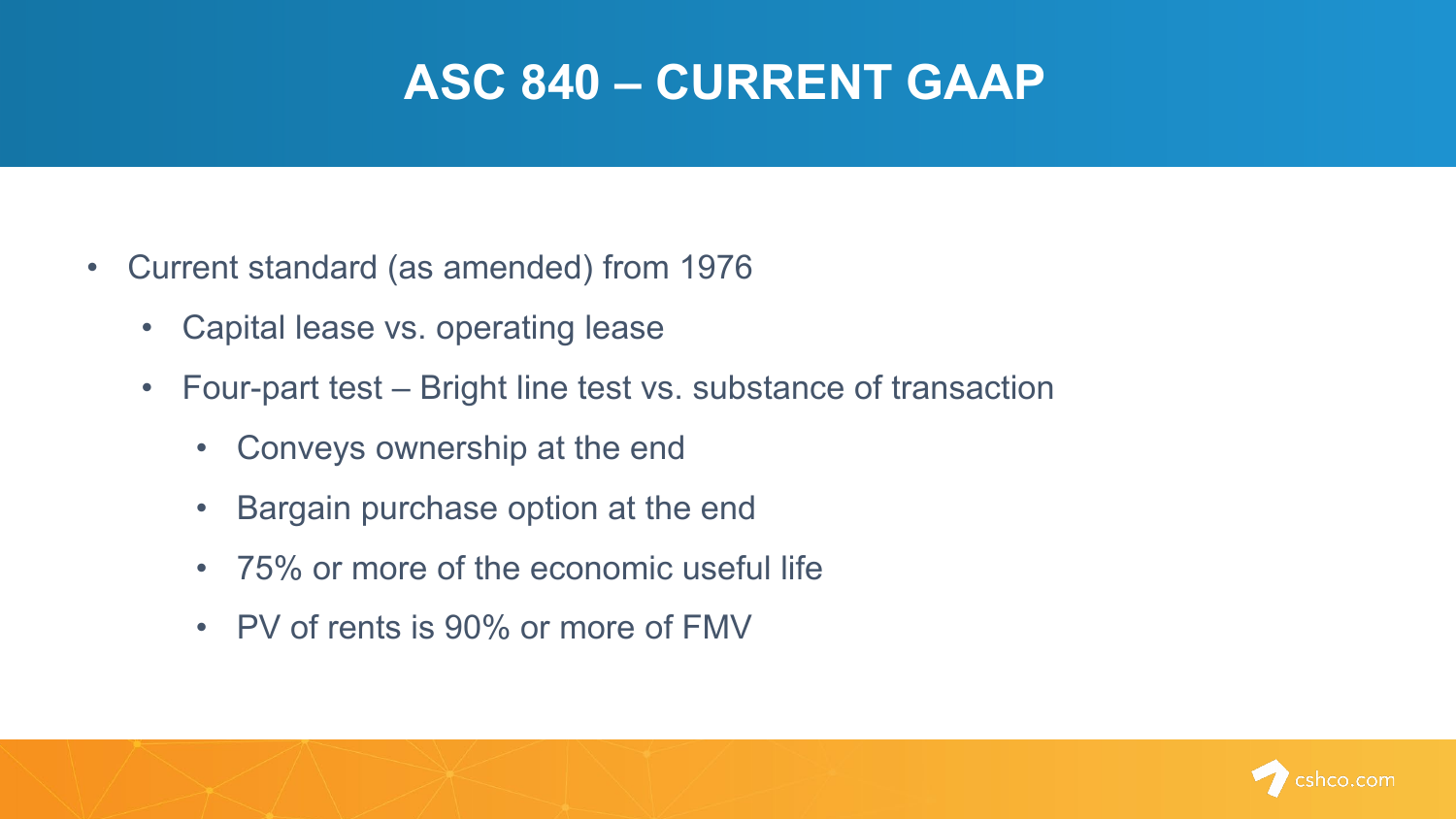## **ASC 840 – FINANCIAL STATEMENT PRESENTATION (CURRENTLY)**



#### • **Capital lease**

- Equipment
- Capital lease obligation
- Depreciation expense
- Interest expense

### • **Operating lease**

- Rent expense
- No balance sheet effect (unless escalating rent)

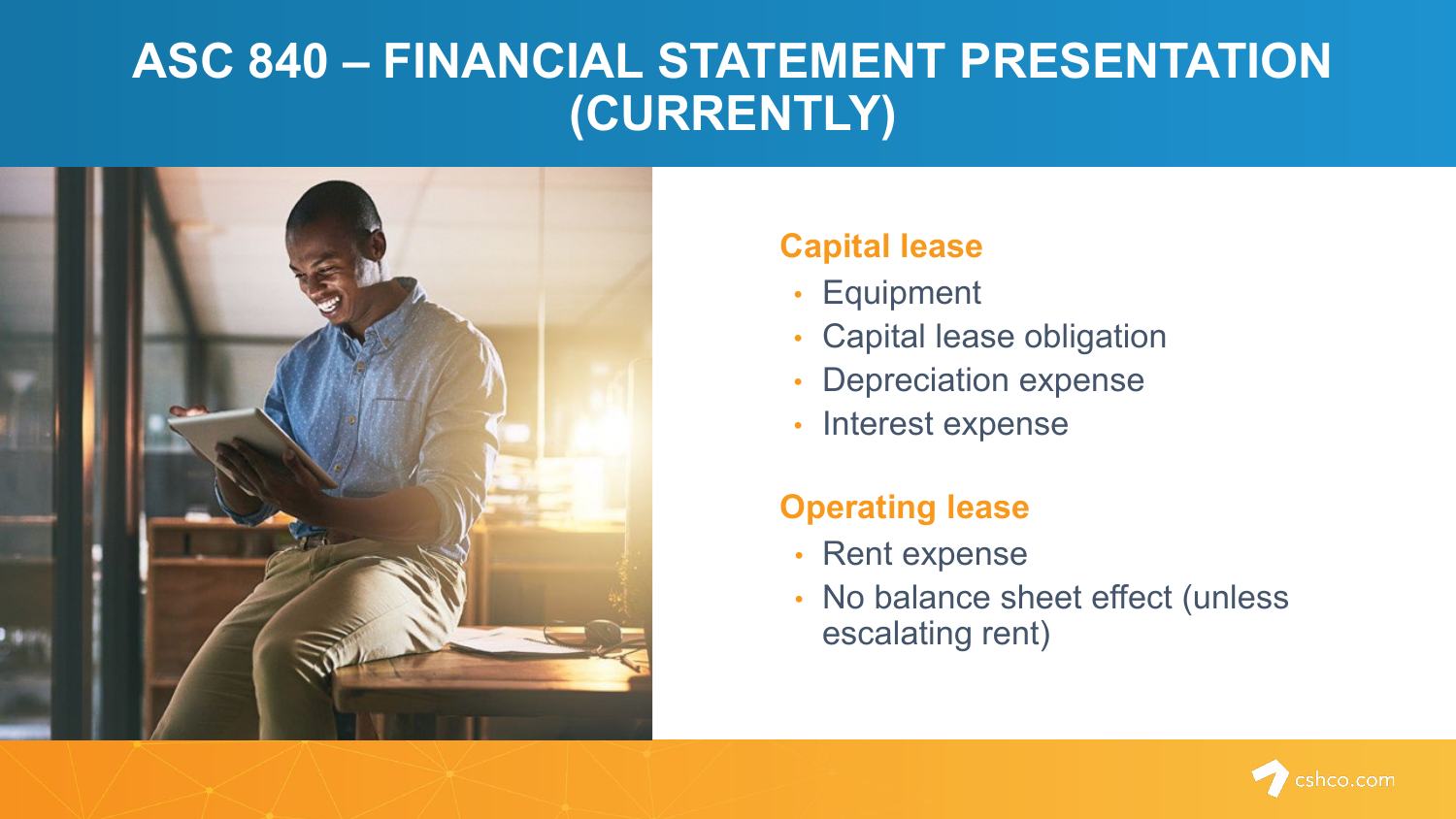### **ASC 840 – DISCLOSURES (CURRENTLY)**

### **Capital lease**

- Equipment cost
- Depreciation expense
- Accumulated depreciation
- Future minimum lease payments (5 Years)
- Imputed interest

### **Operating Lease**

- Future minimum lease payments (5 Years)
- Current period lease expense

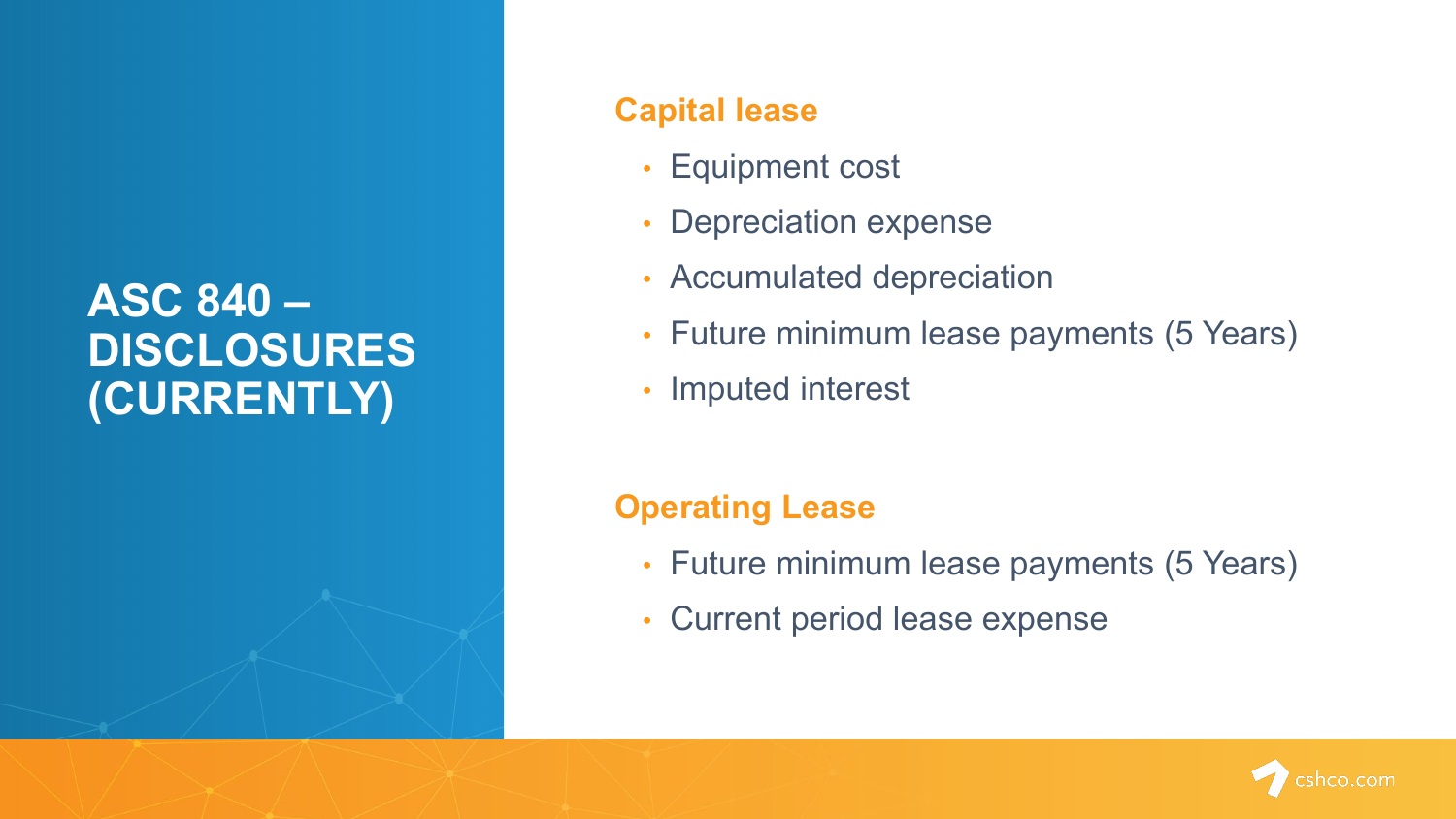## **CURRENT DISCLOSURE EXAMPLE**

#### 6. LEASE OBLIGATIONS:

#### **Operating Leases**

The Club has non-cancelable operating leases for various golf carts, lawn-care equipment, and copy machines that have various expiration dates through May 2021. Rent expense incurred on all operating leases for the years ended December 31, 2018 and 2017 was \$84,557 and \$79,812 respectively.

The following is a schedule of future minimum lease payments for operating leases as of December 31,  $2018:$ 

| 2019 | \$93,682  |
|------|-----------|
| 2020 | 97,285    |
| 2021 | 11,440    |
|      | \$202,407 |

#### **Capital Leases**

The Club has non-cancelable capital leases for lawn-care equipment through 2021. The following is a schedule of future minimum lease payments for the capital lease as of December 31, 2018:

| 2019                                    | \$58,417  |
|-----------------------------------------|-----------|
| 2020                                    | 40,489    |
| 2021                                    | 13,496    |
| Total                                   | 112,402   |
| Total minimum payments required         | 112,402   |
| Less: Amounts representing interest     | (6, 261)  |
| Present value of minimum lease payments | 106,141   |
| Less: Current portion                   | (54, 292) |

The gross cost of assets under capital lease totaled \$311,263 and \$188,711 as of December 31, 2018 and 2017, respectively. Related accumulated depreciation totaled \$106,162 and \$88,655 as of December 31, 2018 and 2017, respectively.

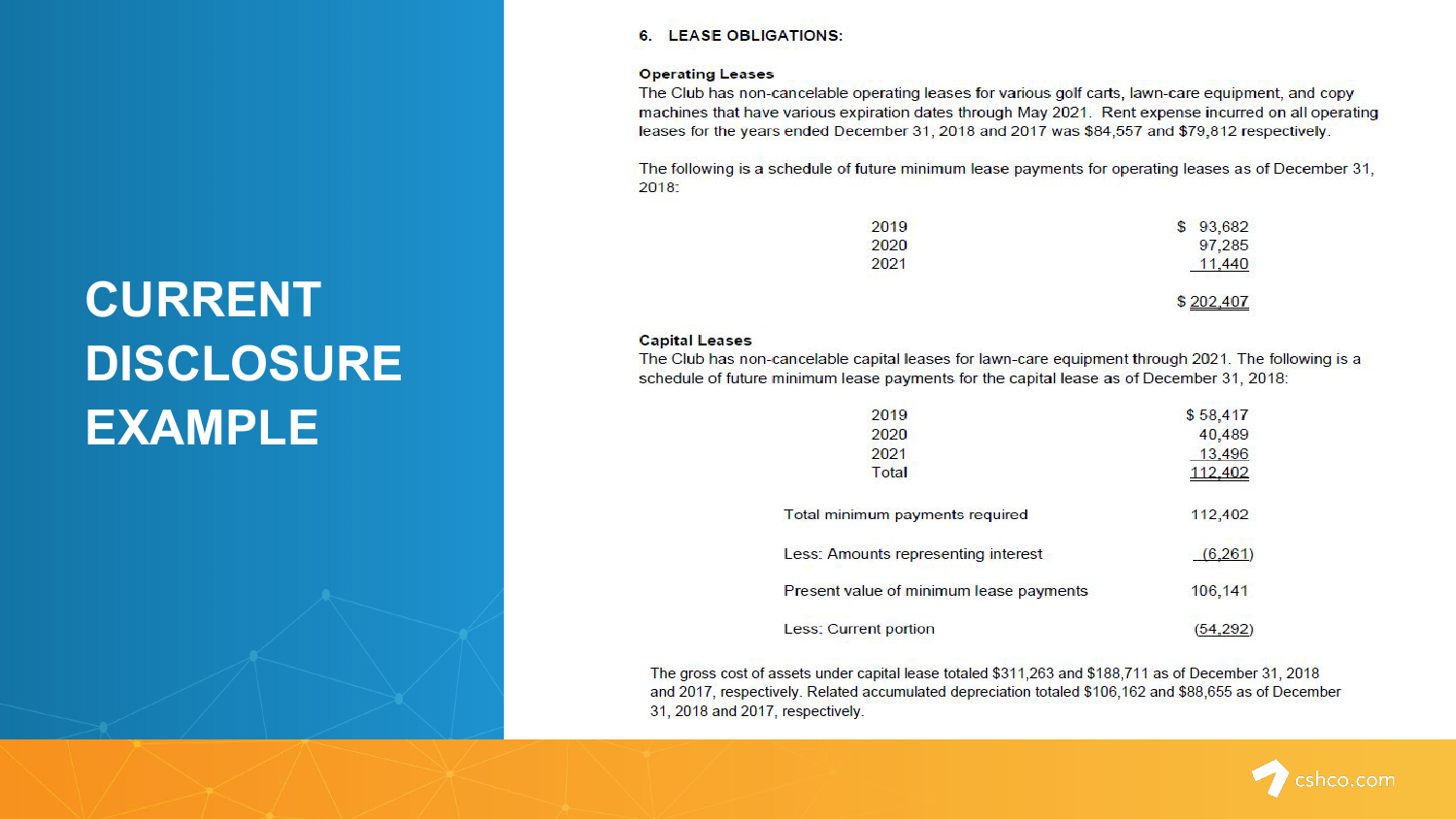## **WORTH MENTIONING:**



#### **What is not included**

• Intangible assets, biological assets, mineral exploration, inventory, assets under construction

#### **Issues the FASB needed to consider:**

- Inception vs. Commencement
- Cost-effective implementation

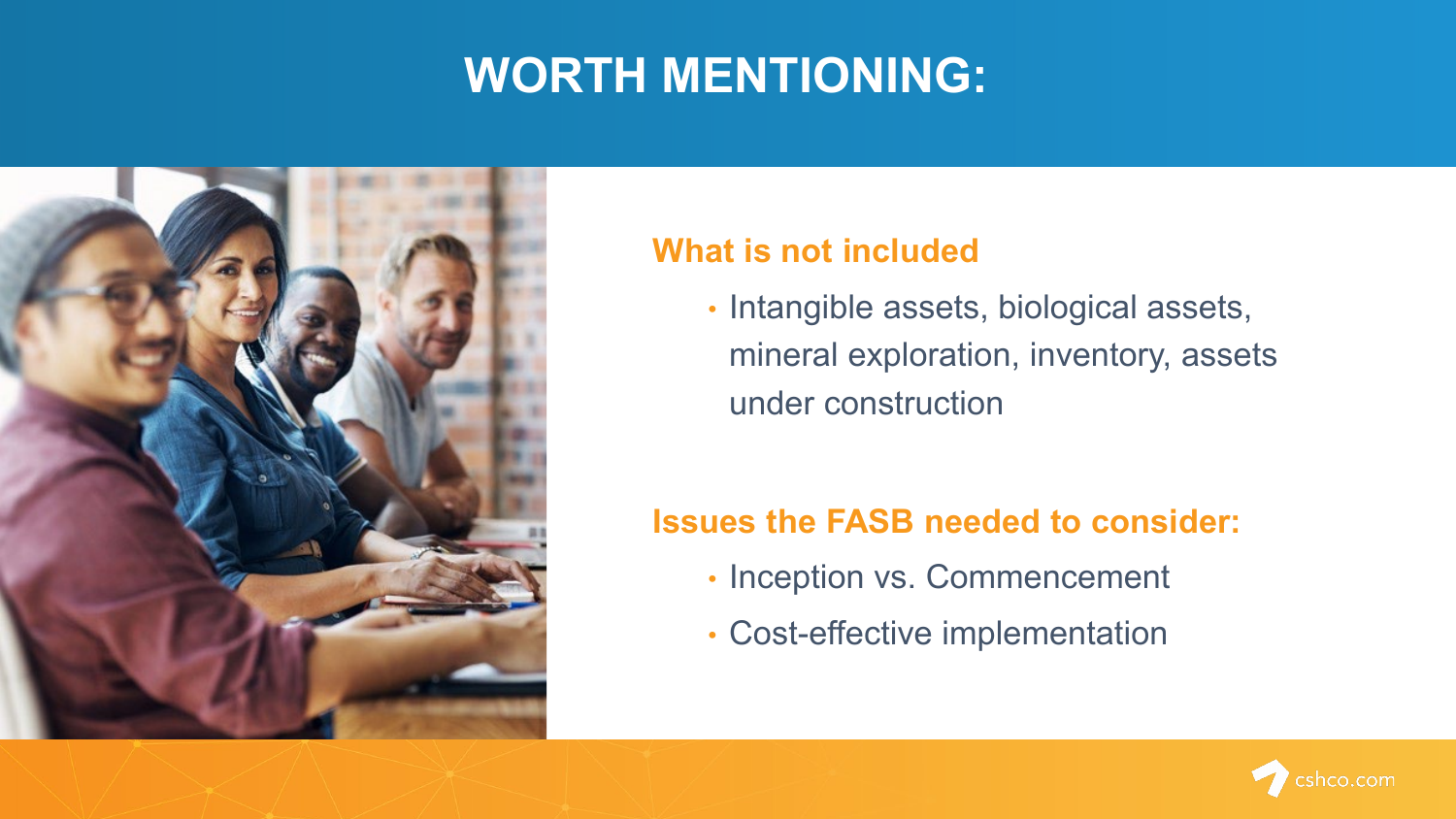### **ASU 2016-02 – THINGS TO CONSIDER**

| <b>Lease</b>  | Lease/non-lease | <b>Total lease</b> | <b>Lease</b>          |
|---------------|-----------------|--------------------|-----------------------|
| determination | components      | consideration      | classification        |
| Reporting of  | <b>Lease</b>    | <b>Lessor</b>      | <b>Implementation</b> |
| leases        | modifications   | accounting         | guidance              |

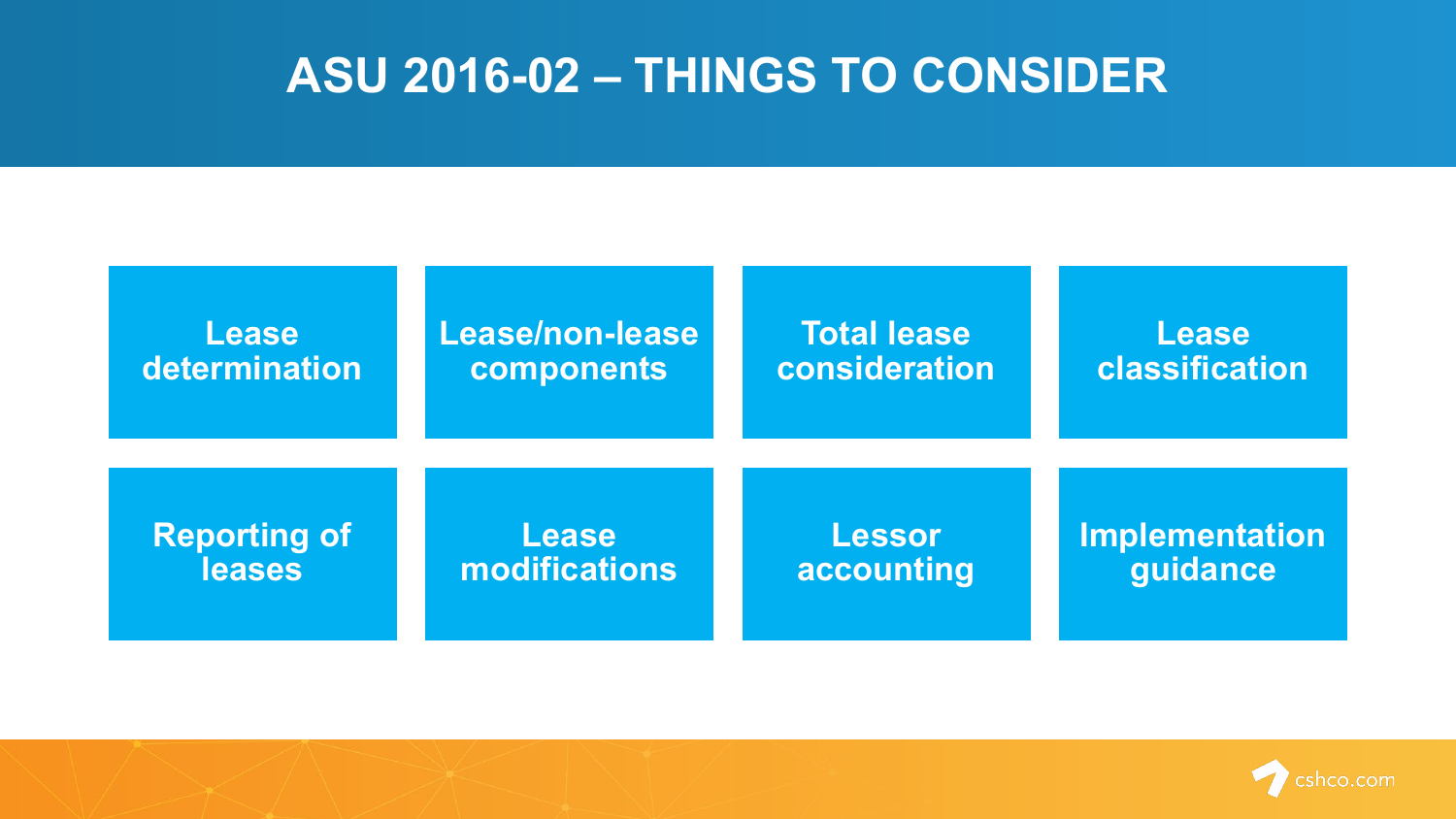# **ASU 2016-02 – LEASE DETERMINATION**

- Prior focus was on capital vs. operating
- Since an asset/liability is created either way now, focus now moves to determination whether a contract contains a lease

- Inception date vs. commencement date
- Lease  $=$  the right to control the use of identified property, plant, or equipment (an identified asset) for a period of time in exchange for consideration

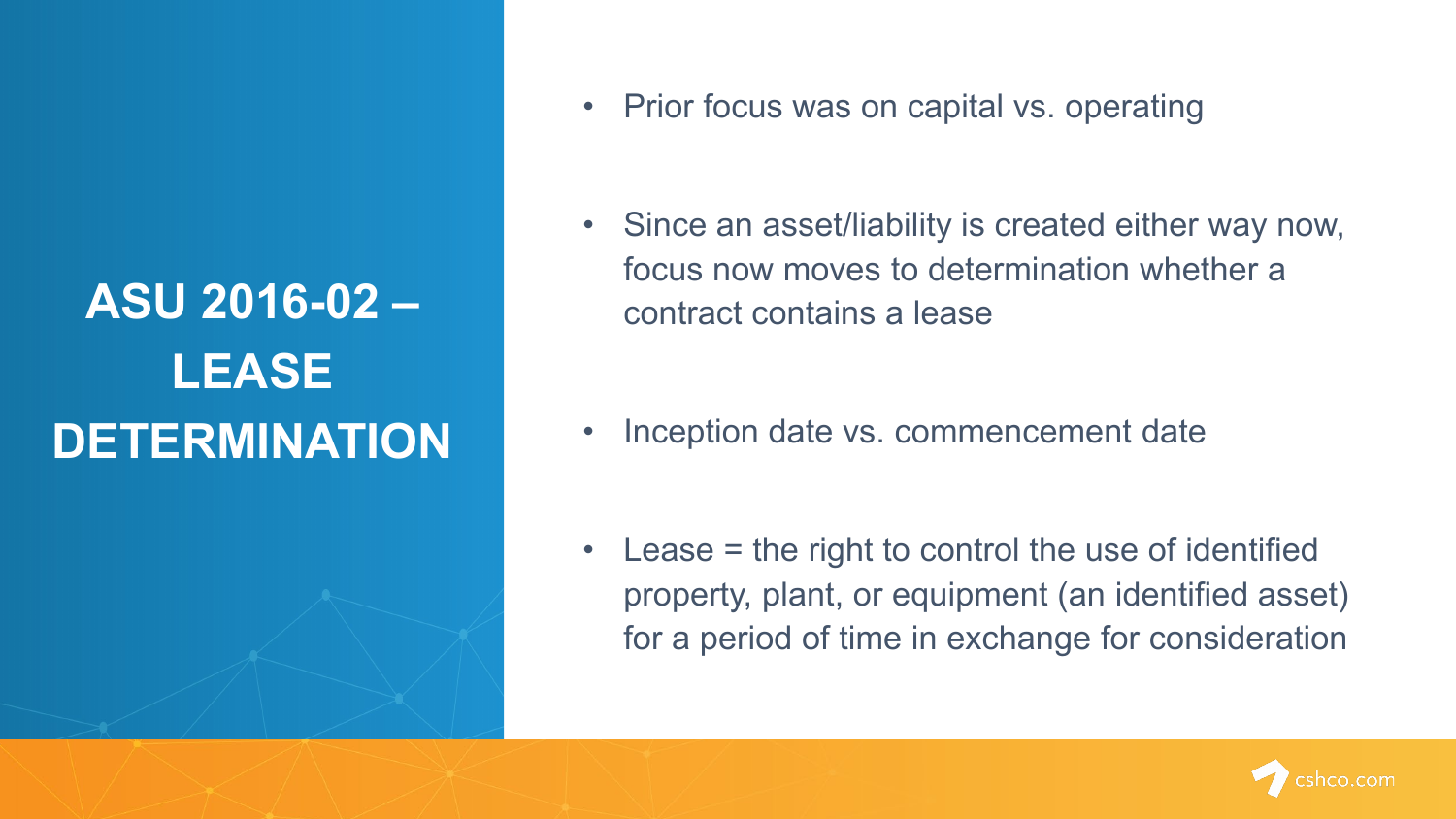## **ASU 2016-02 – DETERMINE A LEASE (cont.)**

#### **Identifiable asset:**

**Throughout the period of use, consider whether you have:**

**Reconsider only when terms of the contract change** 

- Must be explicitly identified
- Must be distinct
- Substitution rights
- The right to substantially all of the economic benefits
- The right to direct the use of the identified asset (where, when, whether, what)

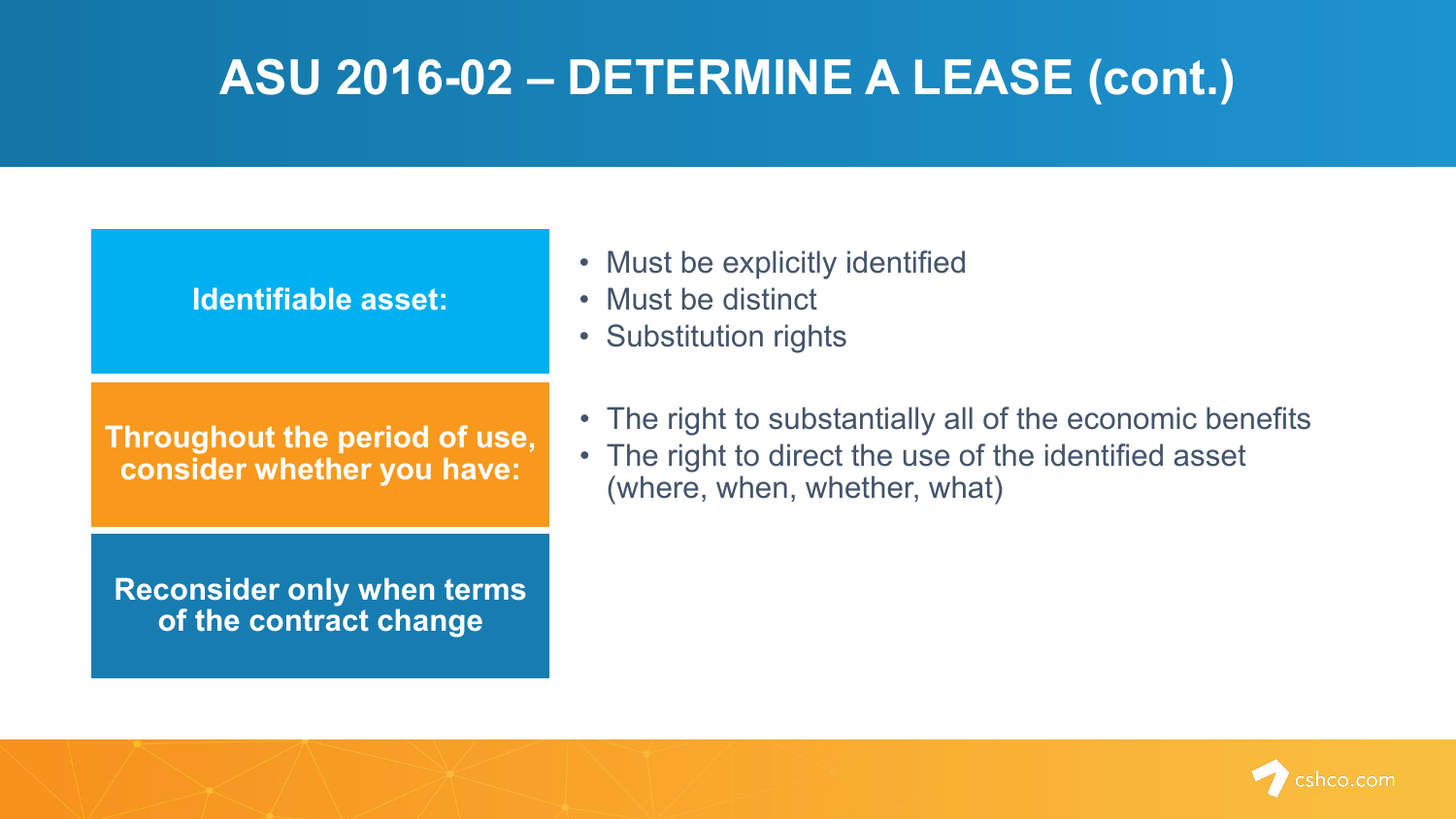

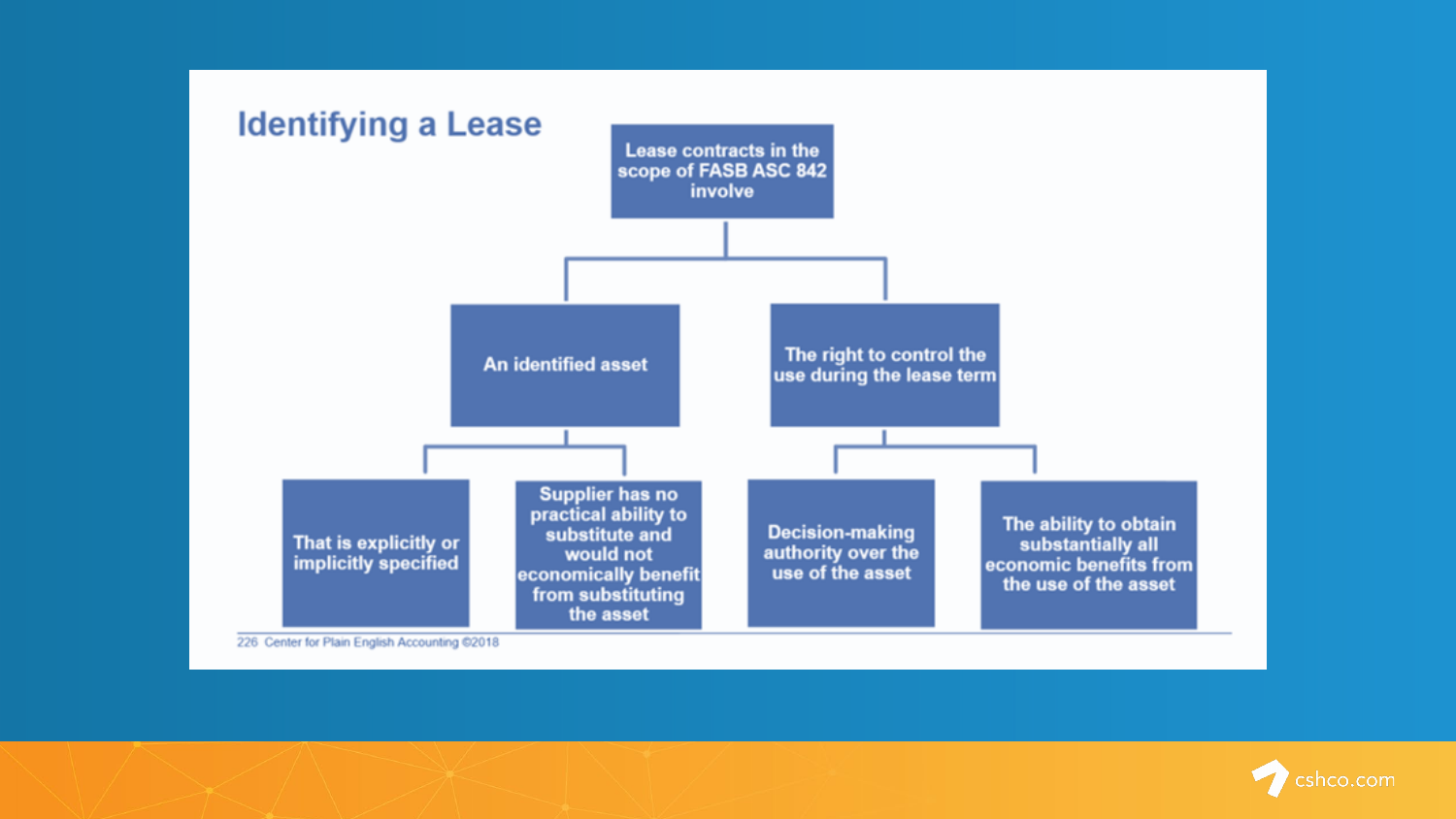## **ASU 2016-02 – LEASE COMPONENTS**

- Important to consider since an asset and liability are being recorded
- Identify separate lease components and consider separately
- Assess non-lease components i.e. maintenance
- Allocation of lease consideration
	- Relative to stand-alone prices of each component

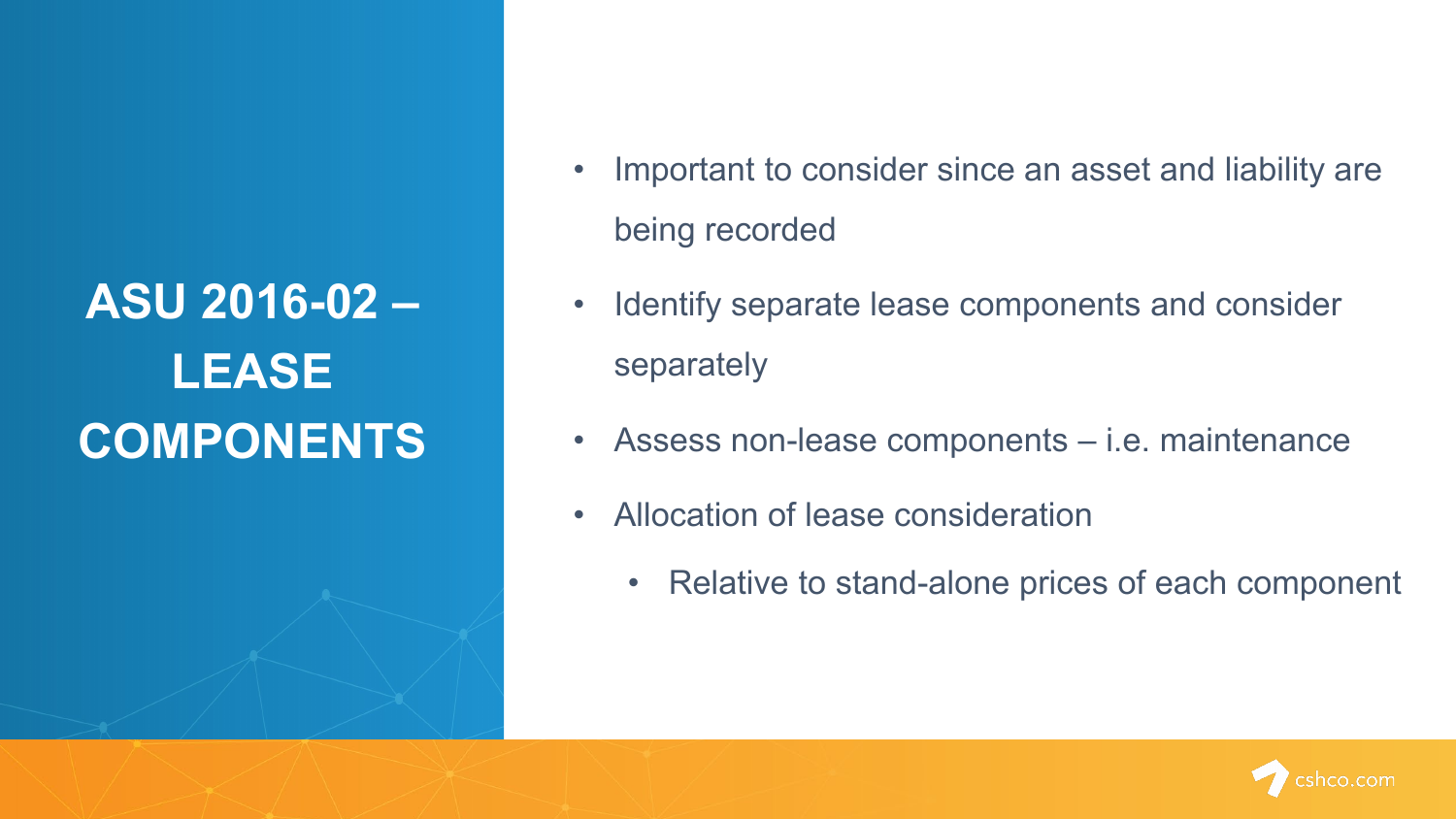## **TO INCLUDE IN TOTAL LEASE CONSIDERATION**

**Fixed payments**

**Fees paid by the lessee**

**Exercise price options**

**Payment of penalties**

**Lessees only – amounts probable to be paid for residual guarantees**

**NOTE: Reconsider only if a contract modification**

#### **Variable payments** • **Index linked payments**

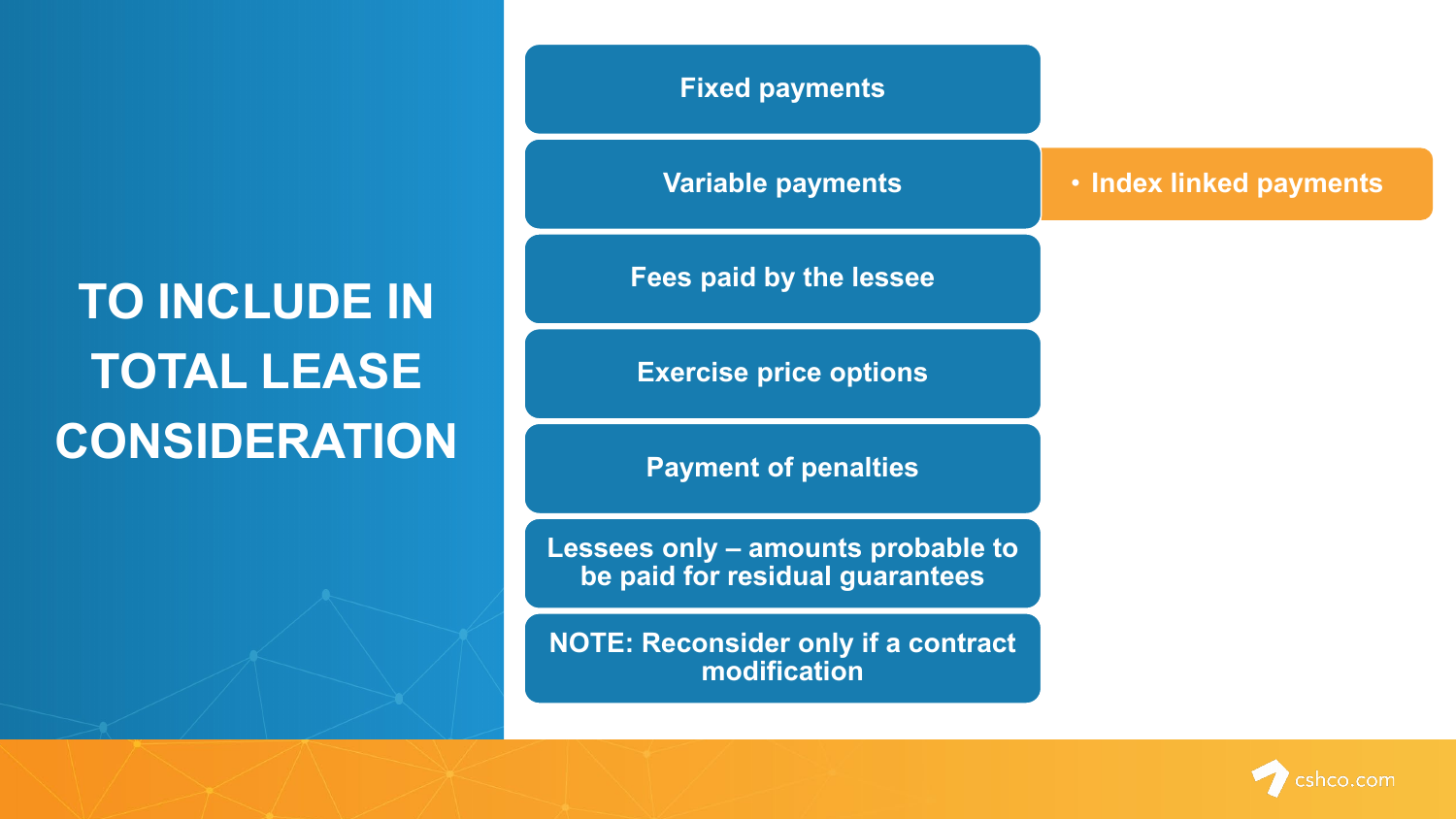## **ASU 2016-02 – LEASE CLASSIFICATION**

#### **On the lease commencement date, must determine the classification:**

### **Financing lease (fka capital lease)**

- Transfer of ownership
- Option to purchase
- Term is for "major part" of the economic life
- Lease payments + residual value >/= the fair value
- Asset would have no alternative use to the lessor at lease end

### **Operating Lease**

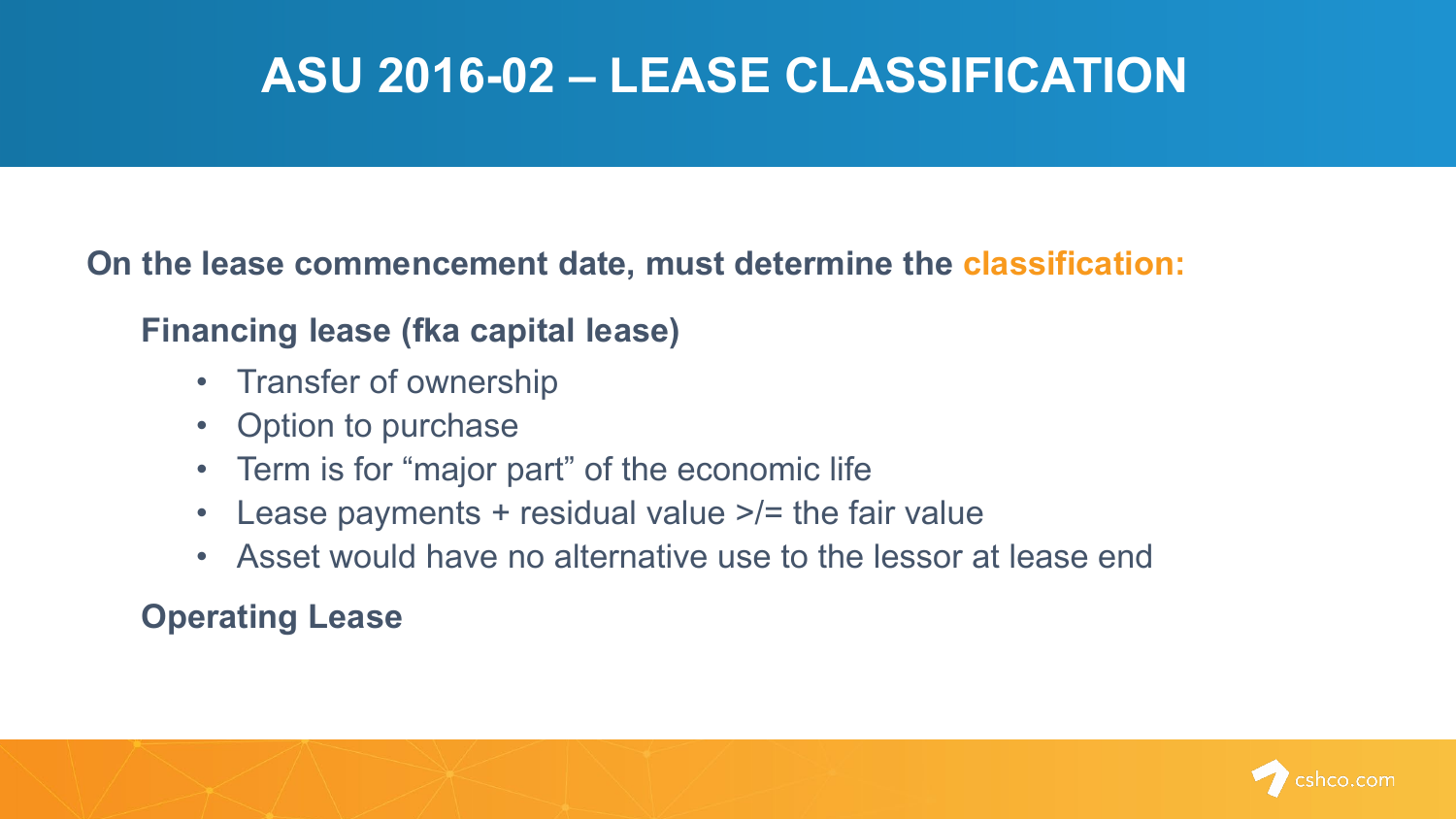## **ASU 2016-02 – LEASE CLASSIFICATION (Cont.)**



- Leases less than 12 months are excluded (accounting policy election)
- Eliminated bright-line tests
	- (i.e. transfer of ownership, BPO, 75%, 90%)

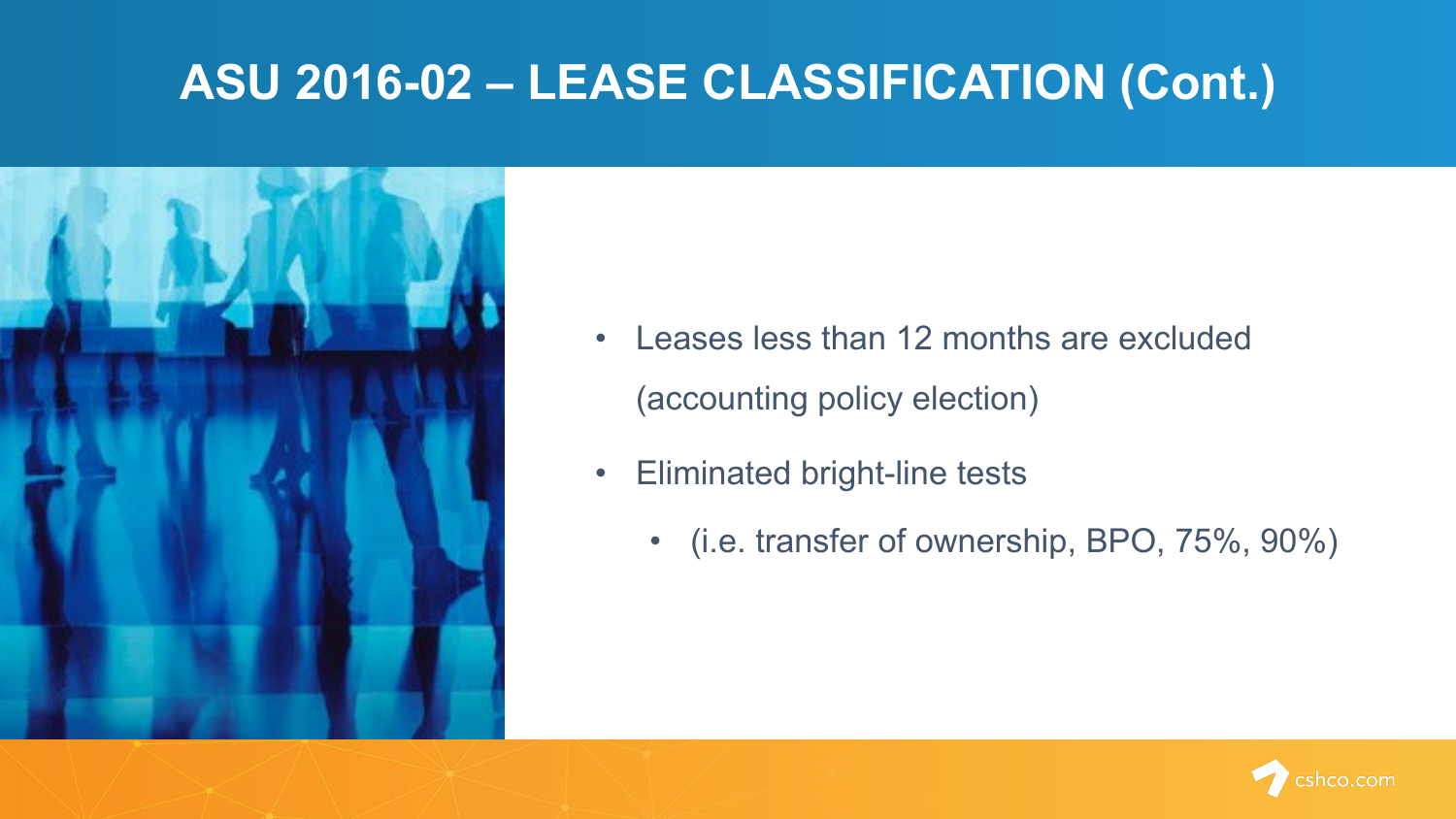## **ASU 2016-02 – LEASE TERMS**

#### **On the lease commencement date, must determine the lease term:**

- Non-cancellable period with right to use and
- Optional periods for which it is **reasonably certain** the option will be exercised

#### **Required to reassess if:**

- Significant change in circumstances,
- Specific term changes, or
- Election to exercise option or terminate which was previously determined to be uncertain

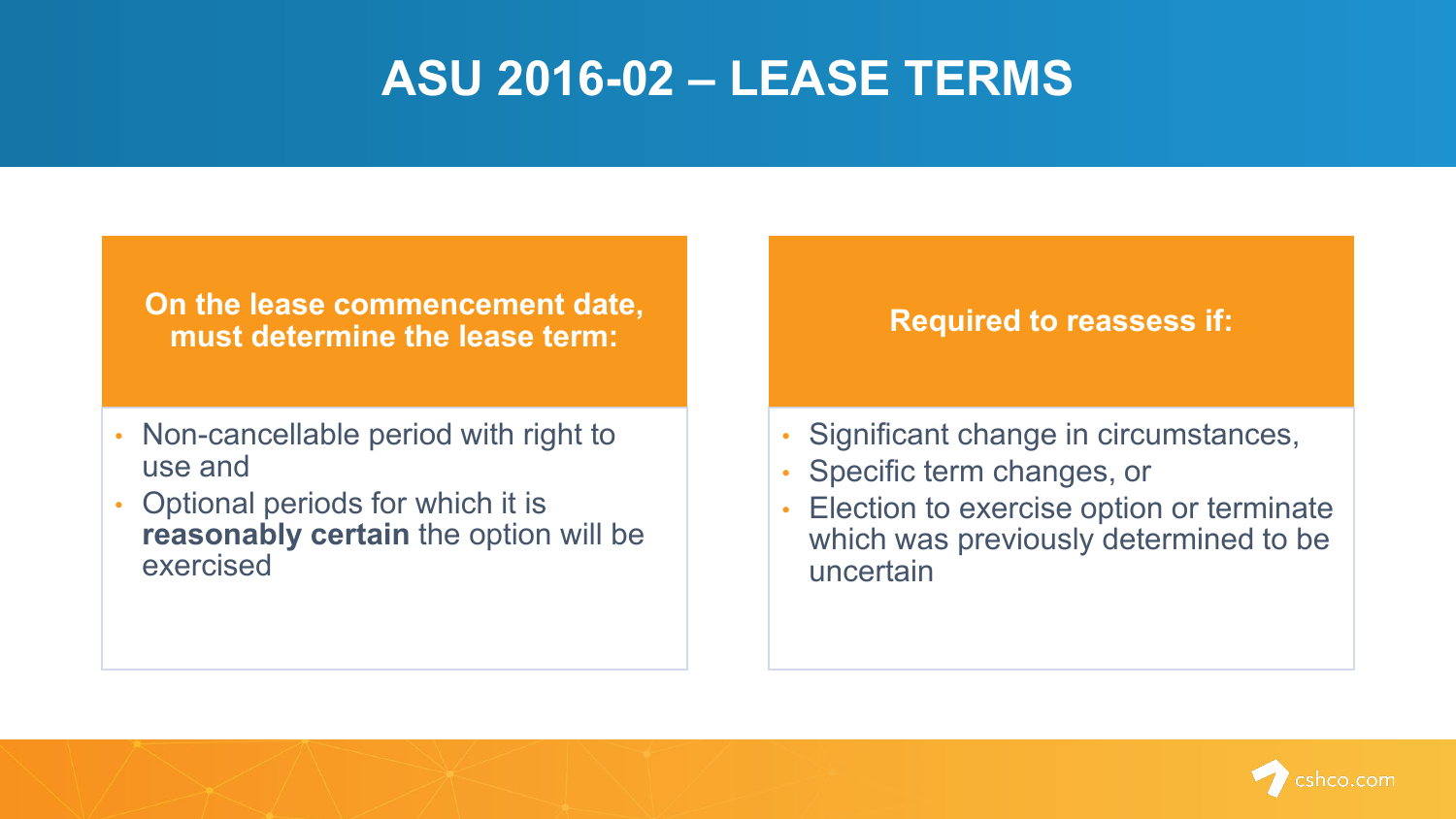## **ASU 2016-02 – LEASE TERMS (Cont.)**

#### **Lease term reassessment example:**

- On June 1, 20X1, ABC Company leased a warehouse for a 10-year term with two 5-year renewal options. On this date, ABC was not reasonably certain that it would exercise the options. The term is 10 years.
- On June 1, 20X6, ABC installed leasehold improvements with a 10-year useful life. ABC reassessed the warehouse lease and they are now reasonably certain they will exercise the first of two renewal options.

*Reassessment is needed as a result of management being reasonably certain of a change in the length of lease.*

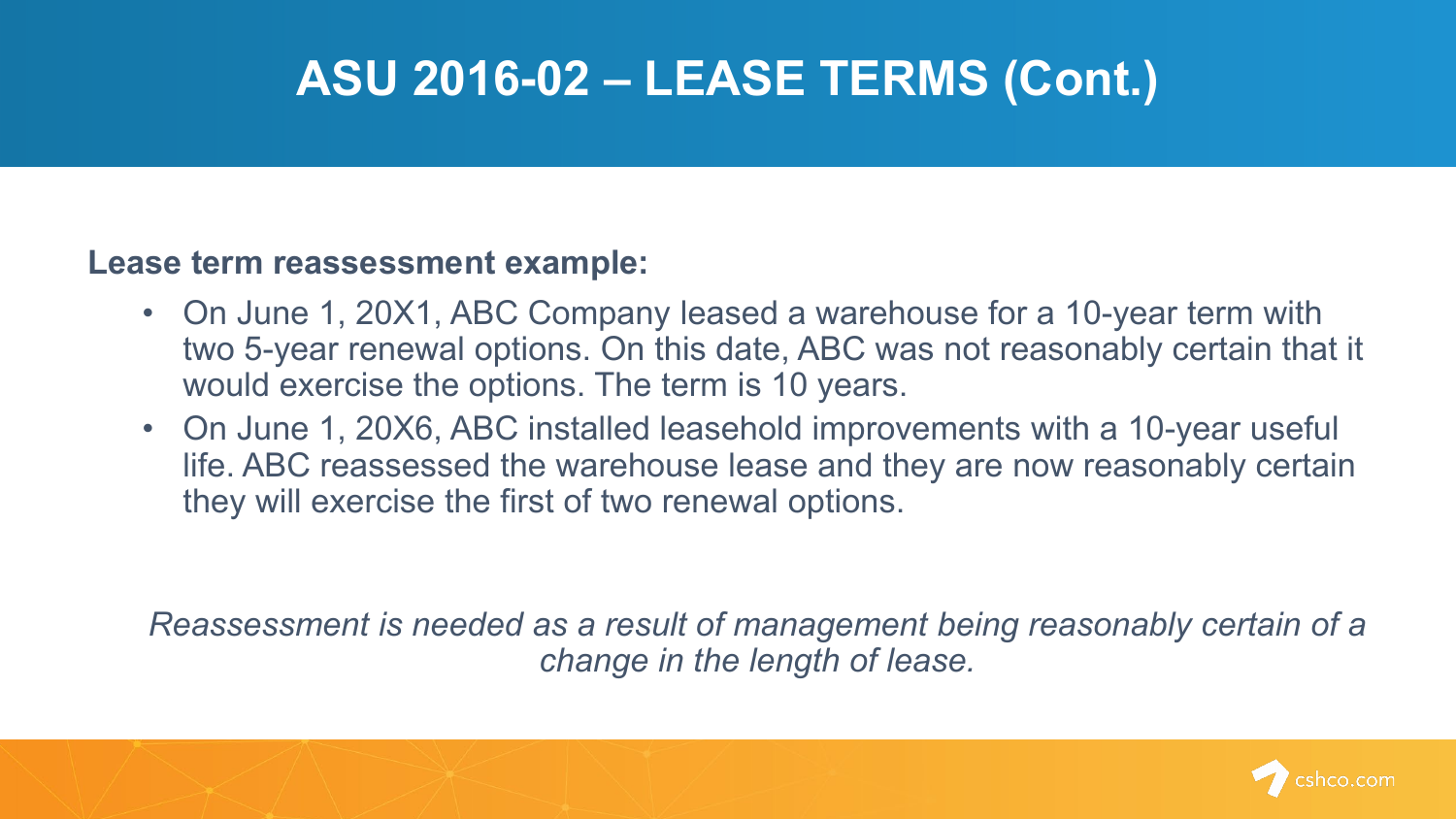## **ASU 2016-02 – LEASE TERMS (Cont.)**

#### **Lease term reassessment example:**

- On June 1, 20X1, ABC Company leased a warehouse for a 10-year term with \$200,000 due on June 1st and to be adjusted **by the change** in CPI annually. ABC records a lease liability, a "Right-of-use" asset and prepaid rent.
- On June 1, 20X2, ABC determined the CPI adjustment to be 12.5% ((126- 112)/112) resulting in a new lease payment of \$112,500 (\$100,000 fixed + \$12,500 variable).
	- *No assessment is needed because the change in CPI is a variable lease payment.*

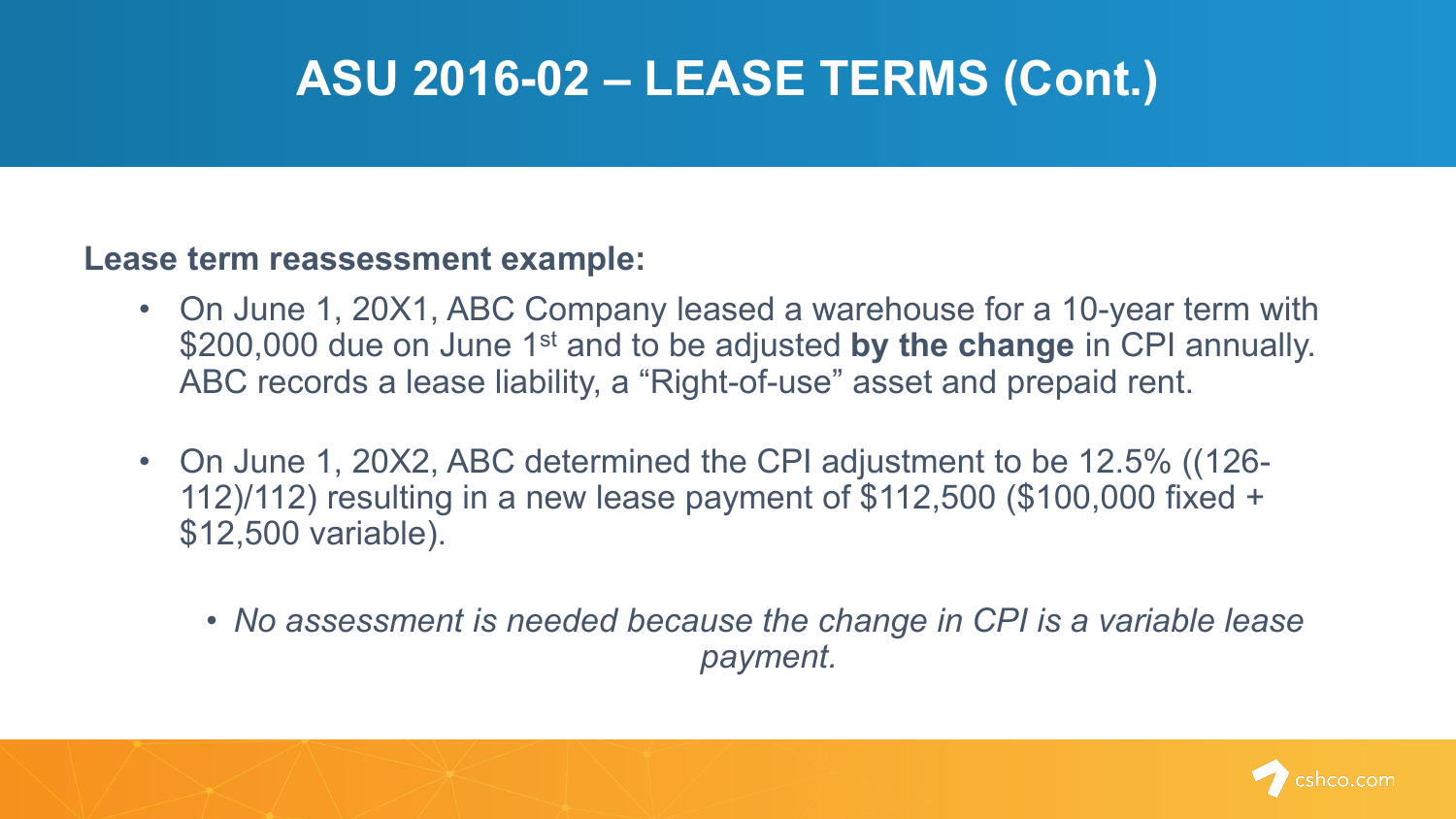# **ASU 2016-02 – REPORTING OF OPERATING LEASES**



**Net Present Value of the Lease (present value of future cash flows)**



**Liability •** Consider what it includes

• Discount rate



**Right of use asset**

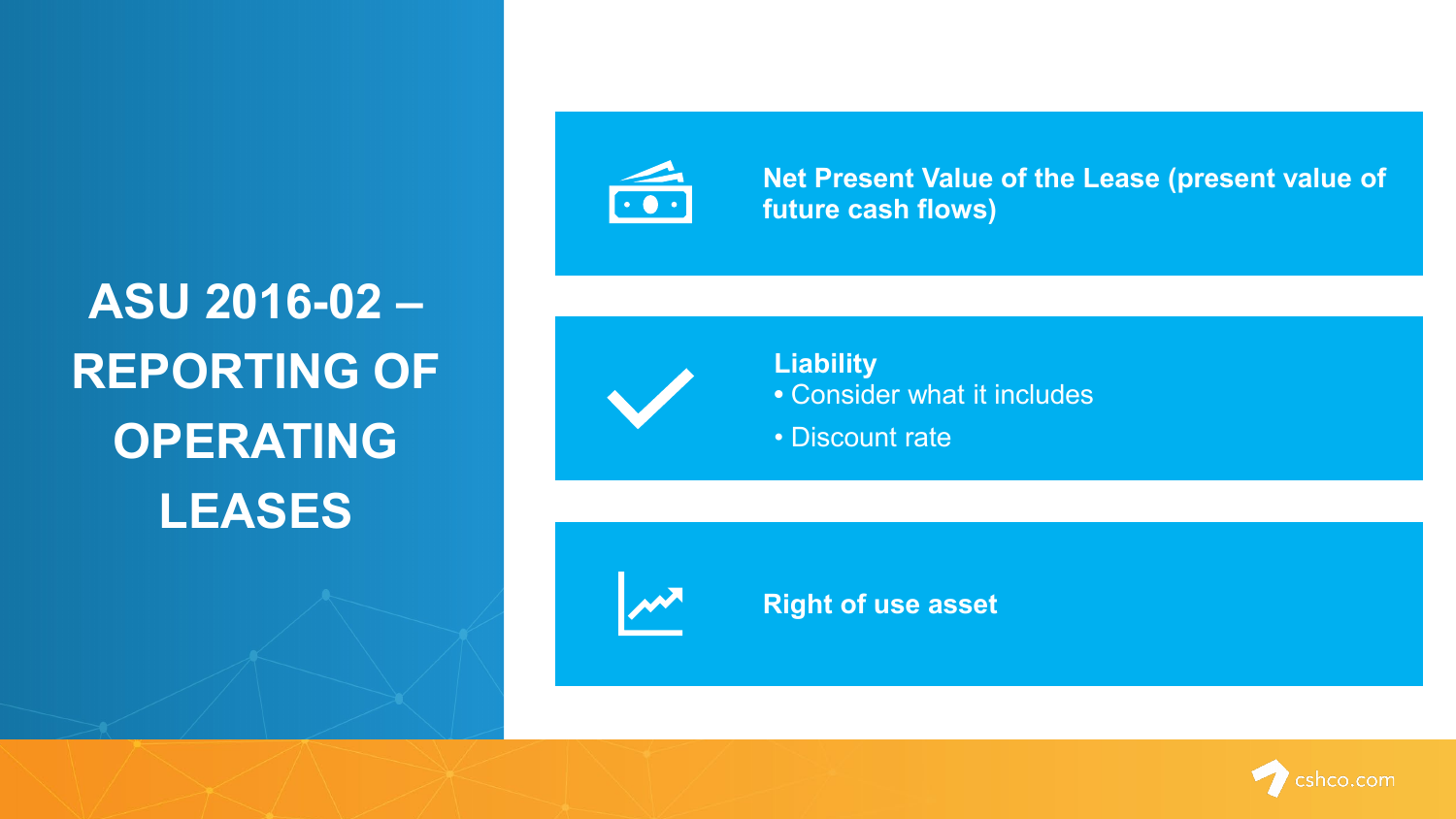## **OPERATING LEASE EXAMPLE**

- Payments of \$10,000 annually for five years
- Interest rate at 5%

| <b>Year</b>             | <b>Lease Liability</b> | <b>Cash Paid</b> | <b>Interest</b><br><b>Accretion</b> | <b>Right-of-Use</b><br><b>Asset</b> | <b>Amortization of Right-</b><br>of-Use Asset (PLUG) | <b>Straight Line</b><br><b>Lease Expense</b> |
|-------------------------|------------------------|------------------|-------------------------------------|-------------------------------------|------------------------------------------------------|----------------------------------------------|
|                         |                        |                  | $\mathbf{A}$                        |                                     | B                                                    | $A + B$                                      |
| $\boldsymbol{0}$        | \$43,295               |                  |                                     | \$43,295                            |                                                      |                                              |
| $\mathbf 1$             | \$35,460               | \$10,000         | \$2,165                             | \$35,460                            | \$7,835                                              | \$10,000                                     |
| $\overline{2}$          | \$27,232               | \$10,000         | \$1,772                             | \$27,232                            | \$8,228                                              | \$10,000                                     |
| $\overline{3}$          | \$18,594               | \$10,000         | \$1,362                             | \$18,594                            | \$8,638                                              | \$10,000                                     |
| $\overline{\mathbf{4}}$ | \$9,524                | \$10,000         | \$930                               | \$9,524                             | \$9,070                                              | \$10,000                                     |
| 5                       | \$0                    | \$10,000         | \$476                               | \$0                                 | \$9,524                                              | \$10,000                                     |
| <b>Total</b>            |                        | \$50,000         | \$6,705                             |                                     | \$43,295                                             | \$50,000                                     |

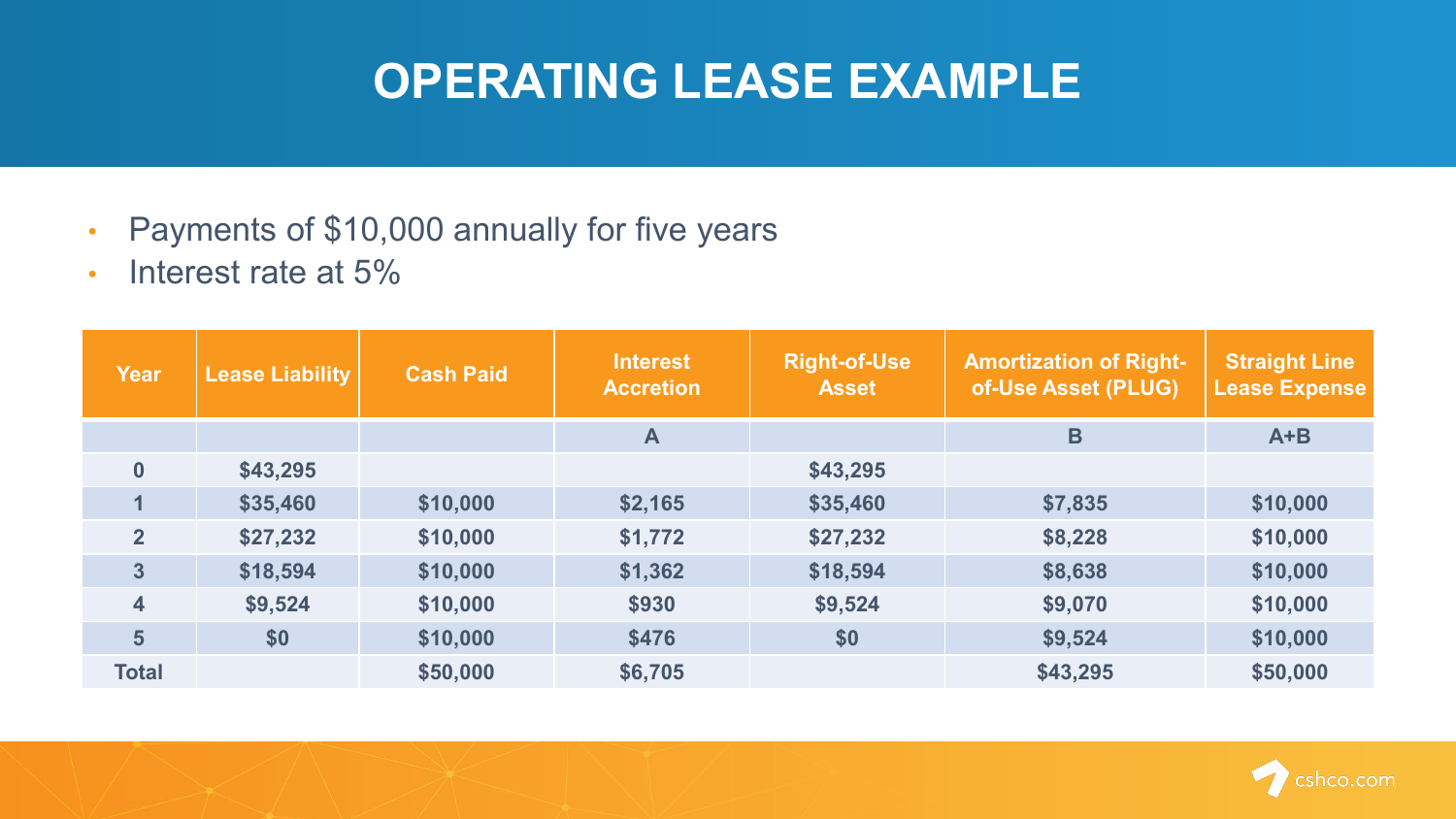## **OPERATING LEASE EXAMPLE (cont.)**

| Year | <b>Lease Liability</b> | <b>Cash Paid</b> | <b>Interest Accretion</b> | <b>Right-of-Use</b><br><b>Asset</b> | <b>Amortization of Right-of-</b><br><b>Use Asset (PLUG)</b> | <b>Straight Line</b><br>Lease Expense |
|------|------------------------|------------------|---------------------------|-------------------------------------|-------------------------------------------------------------|---------------------------------------|
|      |                        |                  | A                         |                                     |                                                             | $A + B$                               |
|      | \$43,295               |                  |                           | \$43,295                            |                                                             |                                       |
|      | \$35,460               | \$10,000         | \$2,165                   | \$35,460                            | \$7,835                                                     | \$10,000                              |

#### **Journal Entry at Lease Commencement:**

| <b>Right of Use Asset</b> | \$43,295 |
|---------------------------|----------|
| <b>Lease Liability</b>    | \$43,295 |

#### **Year 1 Journal Entry:**

| Lease Expense (amortization of ROU)          | \$7.835  |
|----------------------------------------------|----------|
| Lease Expense (accretion of lease liability) | \$2,165  |
| Lease Liability                              | \$7.835  |
| Cash                                         | \$10,000 |
| <b>Accumulated Amortization (ROU asset)</b>  | \$7,835  |
|                                              |          |

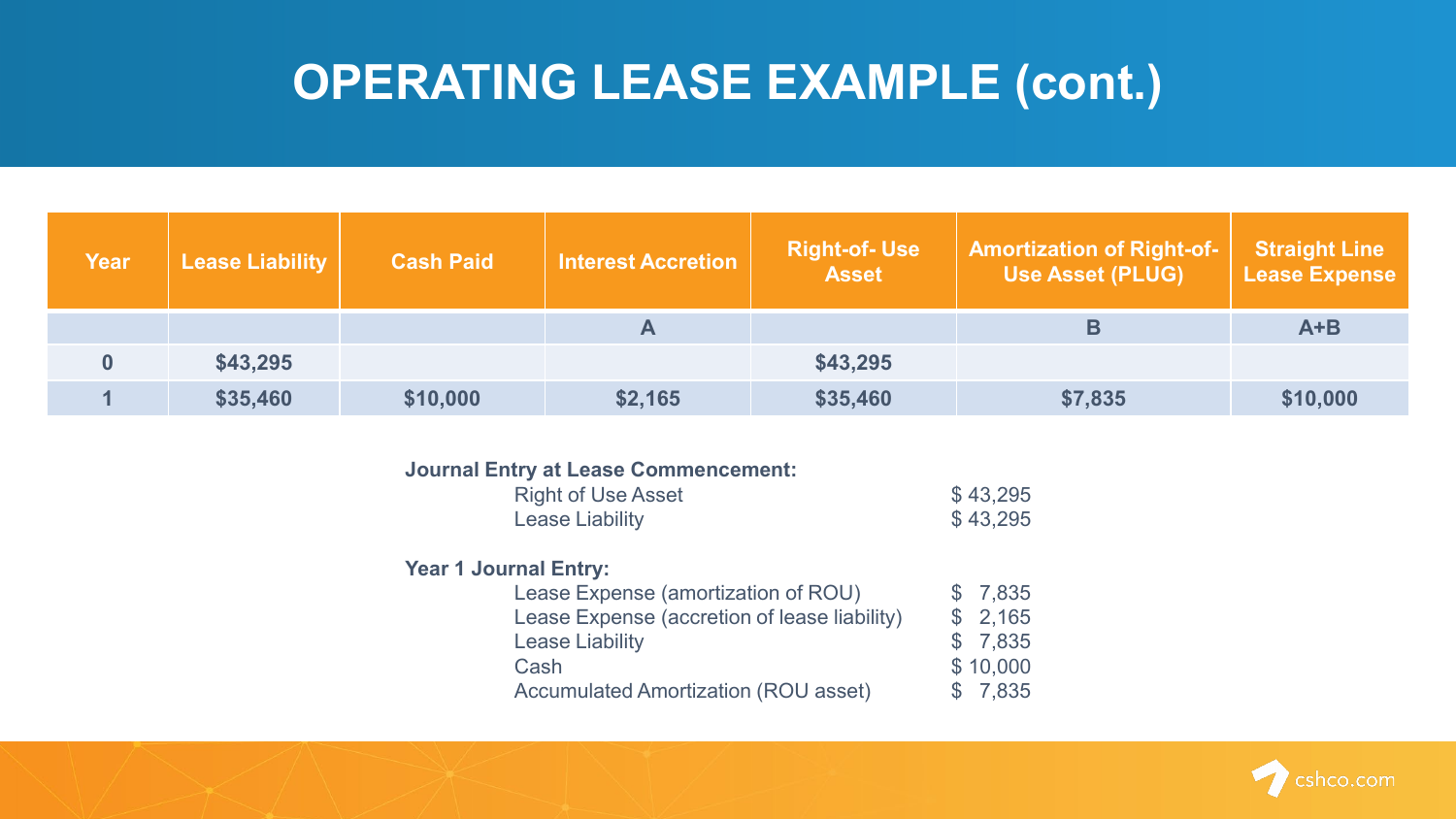## **OPERATING LEASE EXAMPLE (cont.)**

| <b>Year</b> | <b>Lease Liability</b> | <b>Cash Paid</b> | <b>Interest Accretion</b> | <b>Right-of-Use</b><br><b>Asset</b> | <b>Amortization of Right-of-</b><br><b>Use Asset (PLUG)</b> | <b>Straight Line</b><br><b>Lease Expense</b> |
|-------------|------------------------|------------------|---------------------------|-------------------------------------|-------------------------------------------------------------|----------------------------------------------|
|             |                        |                  | A                         |                                     | Β                                                           | $A + B$                                      |
|             | \$43,295               |                  |                           | \$43,295                            |                                                             |                                              |
|             | \$35,460               | \$10,000         | \$2,165                   | \$35,460                            | \$7,835                                                     | \$10,000                                     |

| <b>Ending balances at Yearend 1:</b><br><b>Right of Use Asset</b><br><b>Lease Liability</b> | \$35,460<br>\$35,460                                                                            |
|---------------------------------------------------------------------------------------------|-------------------------------------------------------------------------------------------------|
| <b>Lease Expense</b><br>Cash                                                                | Previously recorded cash payment through normal bookkeeping for Year 1:<br>\$10,000<br>\$10,000 |

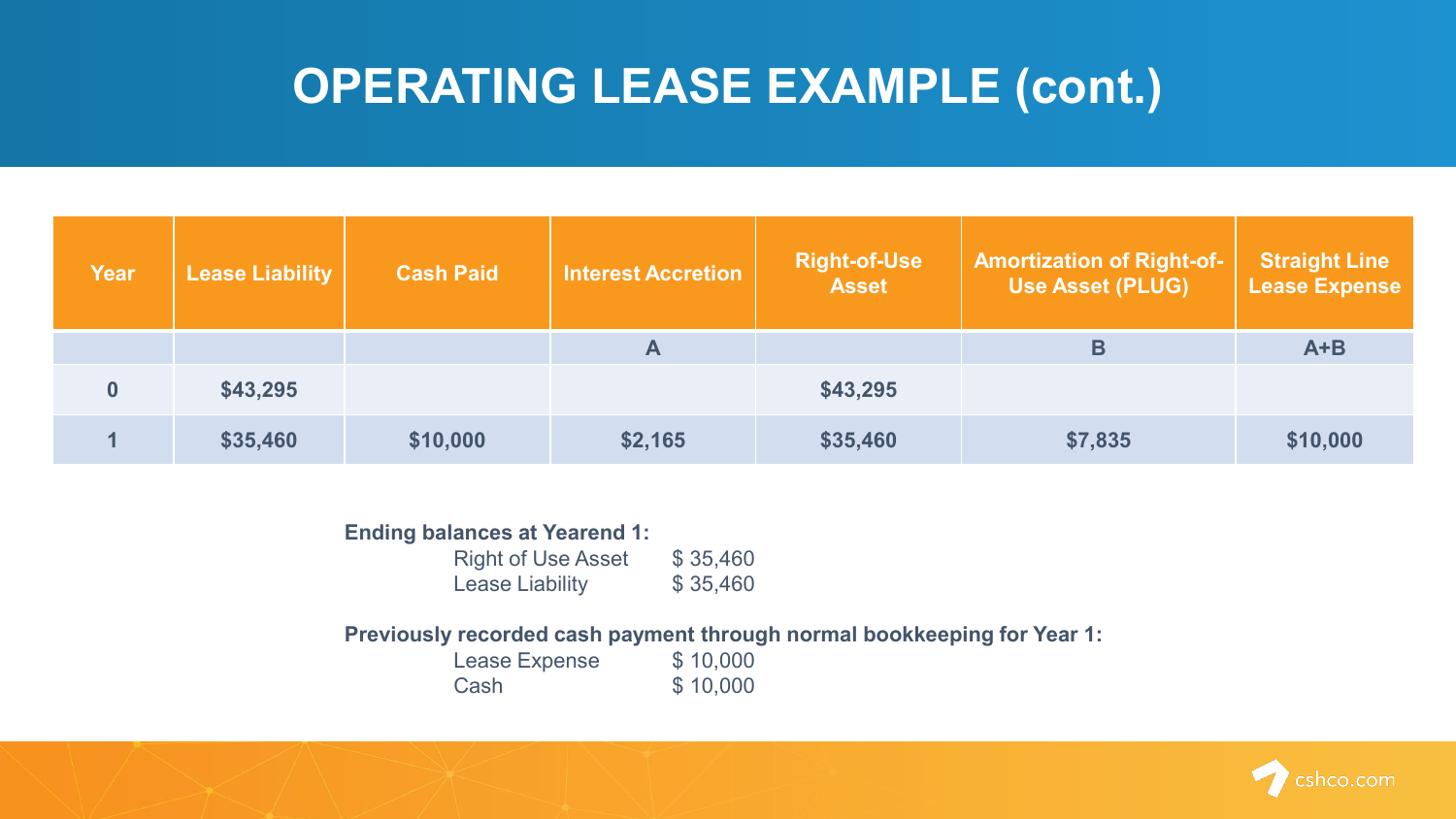## **SUMMARY**

|                  | <b>Financial Position</b>                                    | <b>Activities</b>                                     | <b>Cash Flow</b><br><b>Statement</b>               |
|------------------|--------------------------------------------------------------|-------------------------------------------------------|----------------------------------------------------|
| <b>Finance</b>   | • Financing lease<br>• Financing lease<br><b>liability</b>   | <b>Depreciation</b><br>expense<br>• Interest expense  | • Principal-financing<br><b>Interest-operating</b> |
| <b>Operating</b> | <b>Right-of-use (ROU)</b><br>asset<br><b>Lease liability</b> | · Single lease<br>expense on a<br>straight-line basis | <b>Lease expense-</b><br>usually operating         |

- Balance sheet presentation can not present finance leases/operating leases on same line and must break out each on face or in notes
- Balance sheet classification Financial liabilities (current portion separate)/nonfinancial assets
- Income statement presentation Single lease expense presented in income from continuing operations for operating

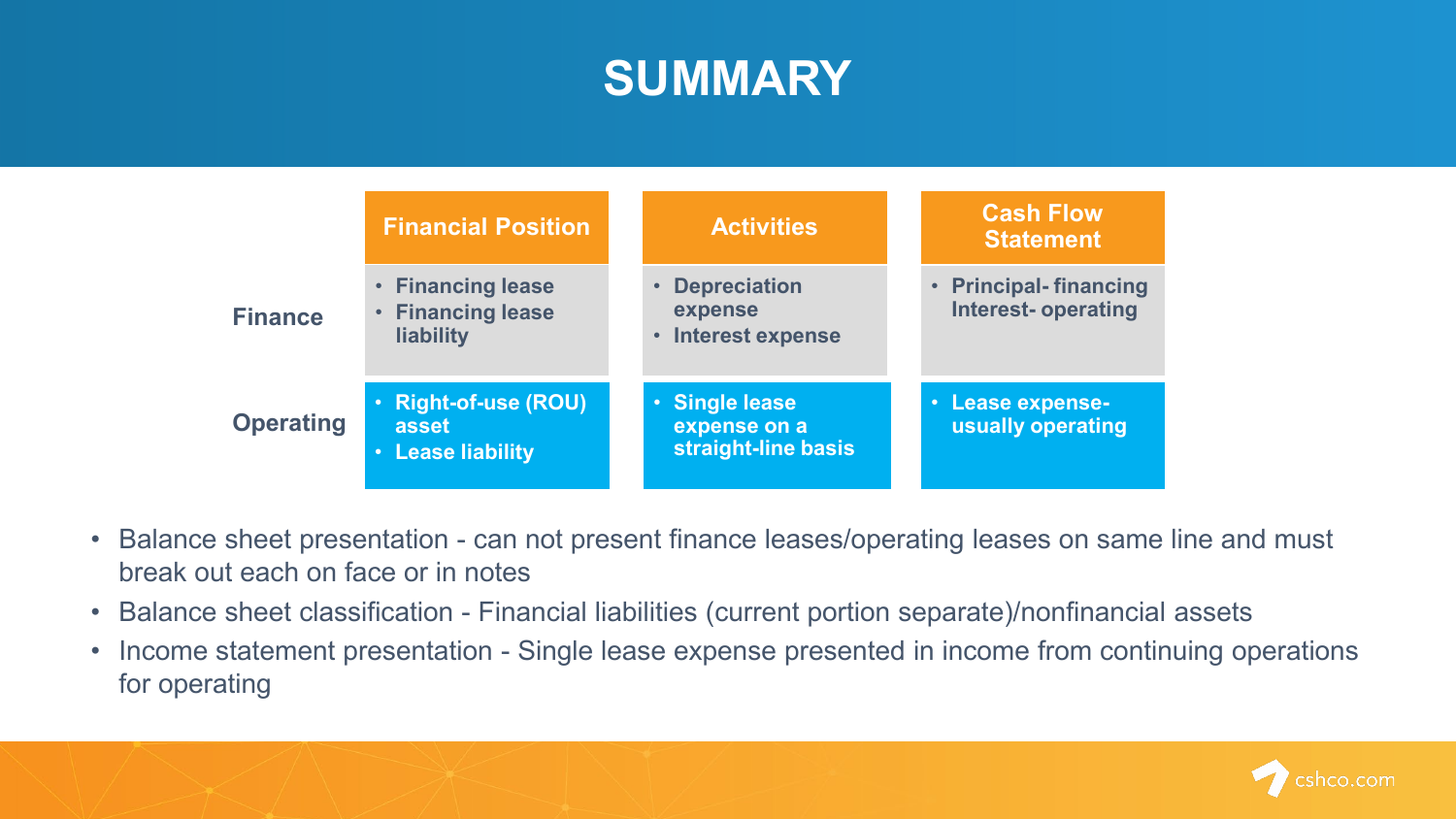## **ASU 2016-02 – REPORTING OF LEASES DISCLOSURES**

#### **Qualitative**

- Nature of leases terms and conditions of variable lease payments, options to extend or terminate and residual value
- Future leases not yet commenced
- Significant assumptions used
- Terms and conditions of sale/leaseback transactions
- Accounting policy elections

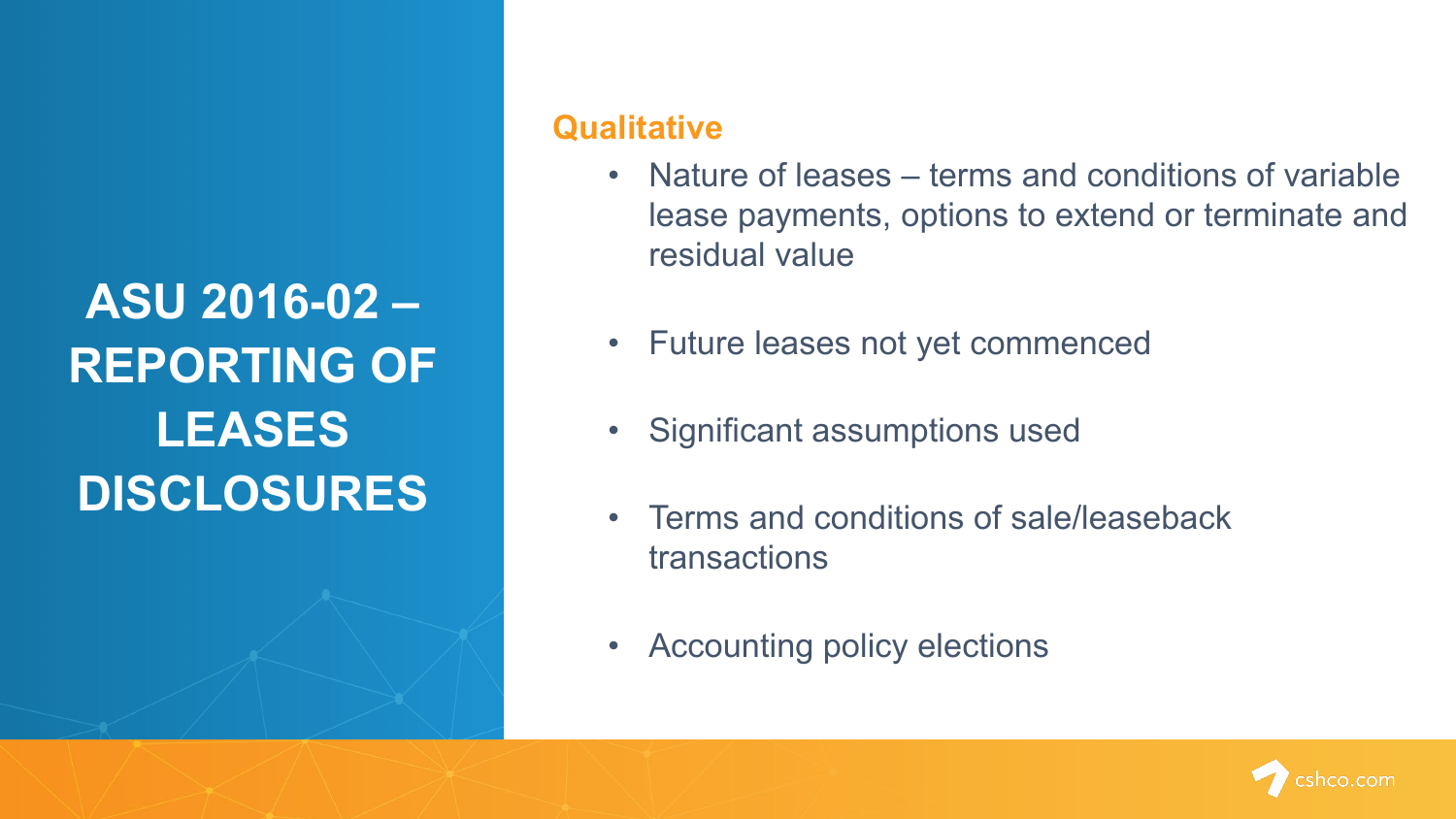# **ASU 2016-02 – REPORTING OF LEASES DISCLOSURES**

### **Quantitative**

- Lease cost finance vs. operating
- Current period lease expense
- Variable lease expense
- Sublease income
- Net gain or loss recognized from sale/leaseback transactions
- Amounts segregated between finance and operating leases for cash paid, supplemental cash flow, weighted-average remaining lease term and weighted-average discount rate
- Future minimum lease payment table is still required

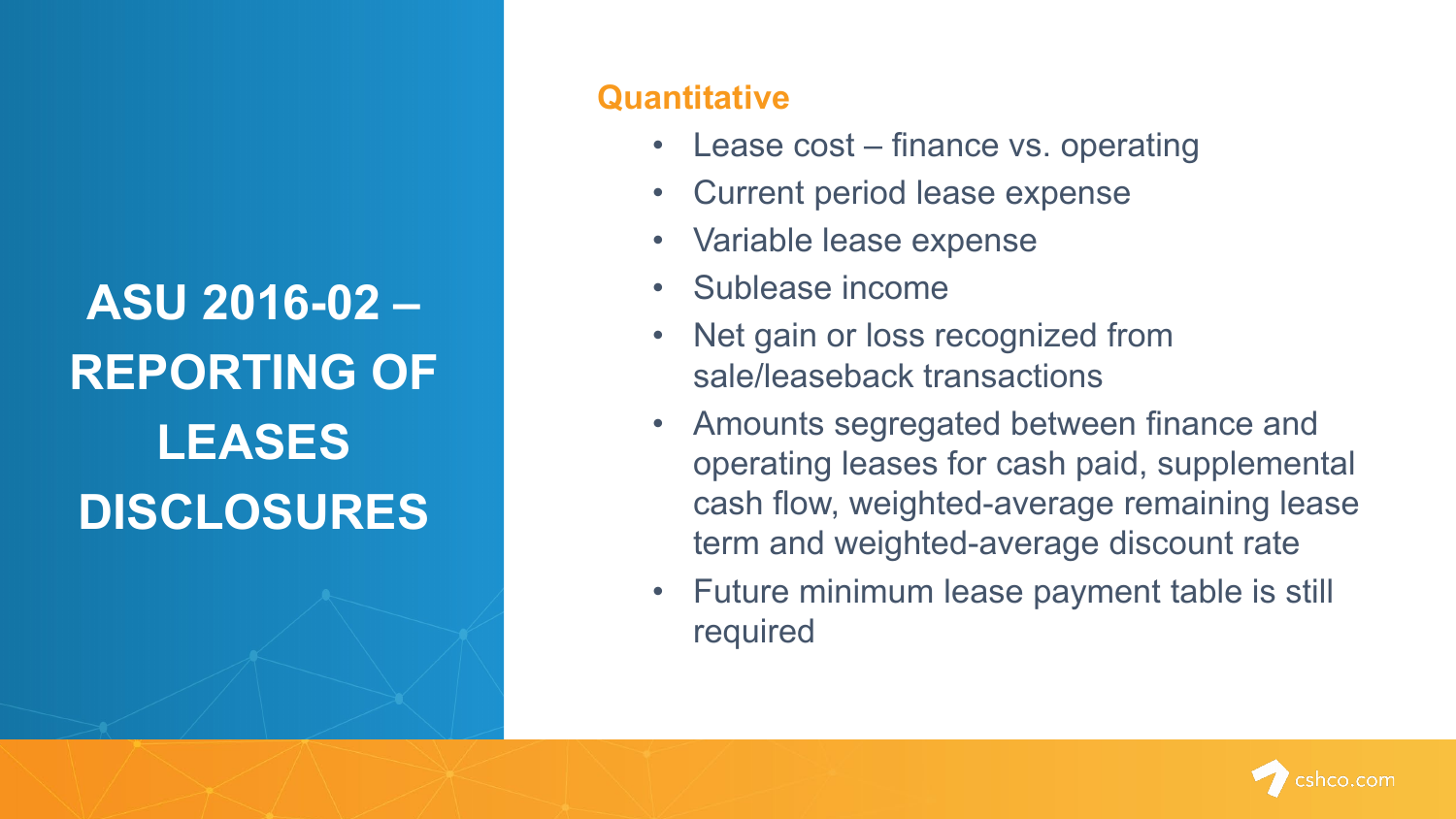# **ASU 2016-02 – REPORTING OF LEASES MODIFICATION**



#### Separate lease or modified lease

Lease re-measurement • What is impacted Lease termination

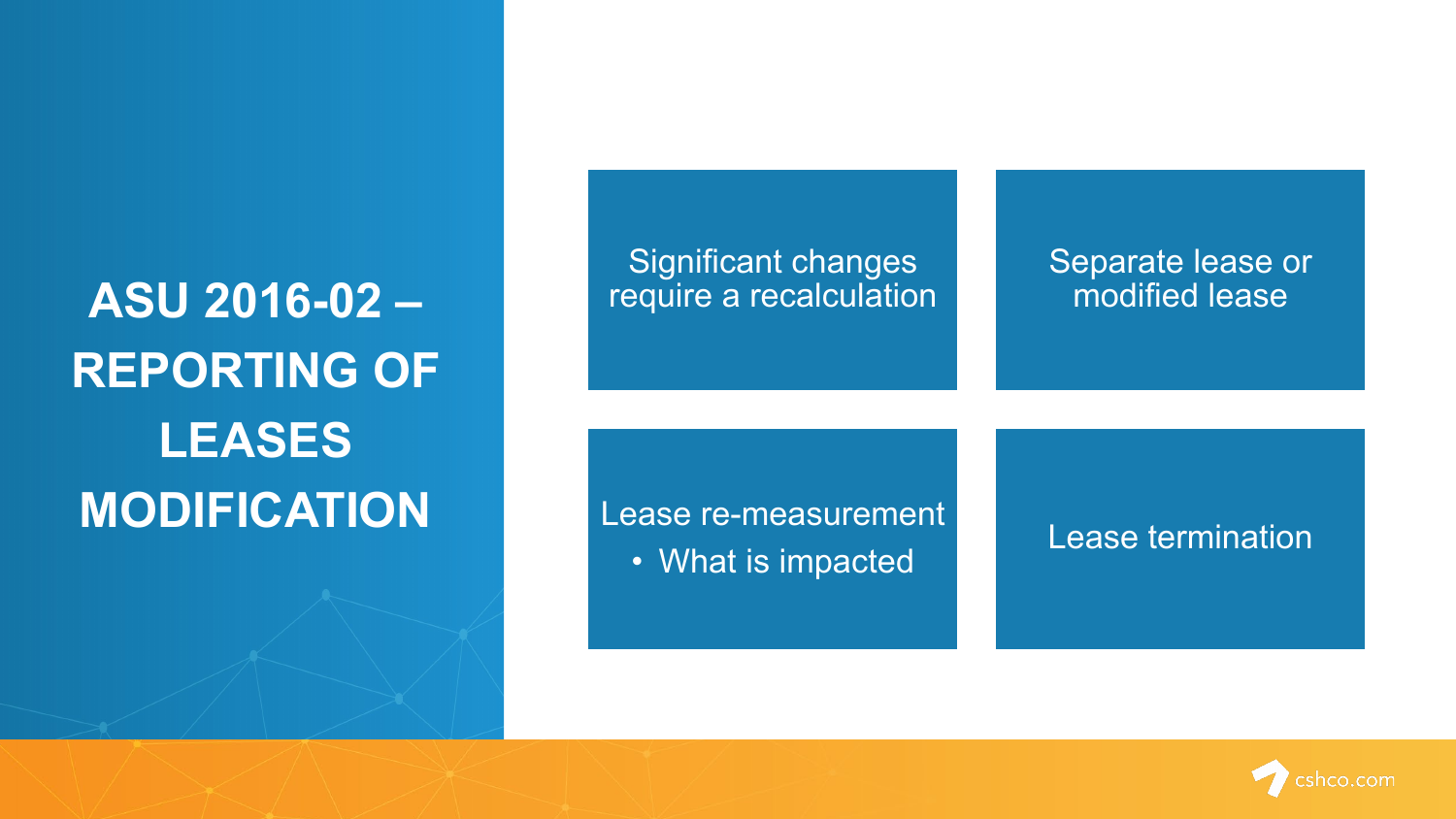## **ASU 2016-02 – LESSOR ACCOUNTING**

- No significant changes
- Generally, aligns with 606 Revenue Standard

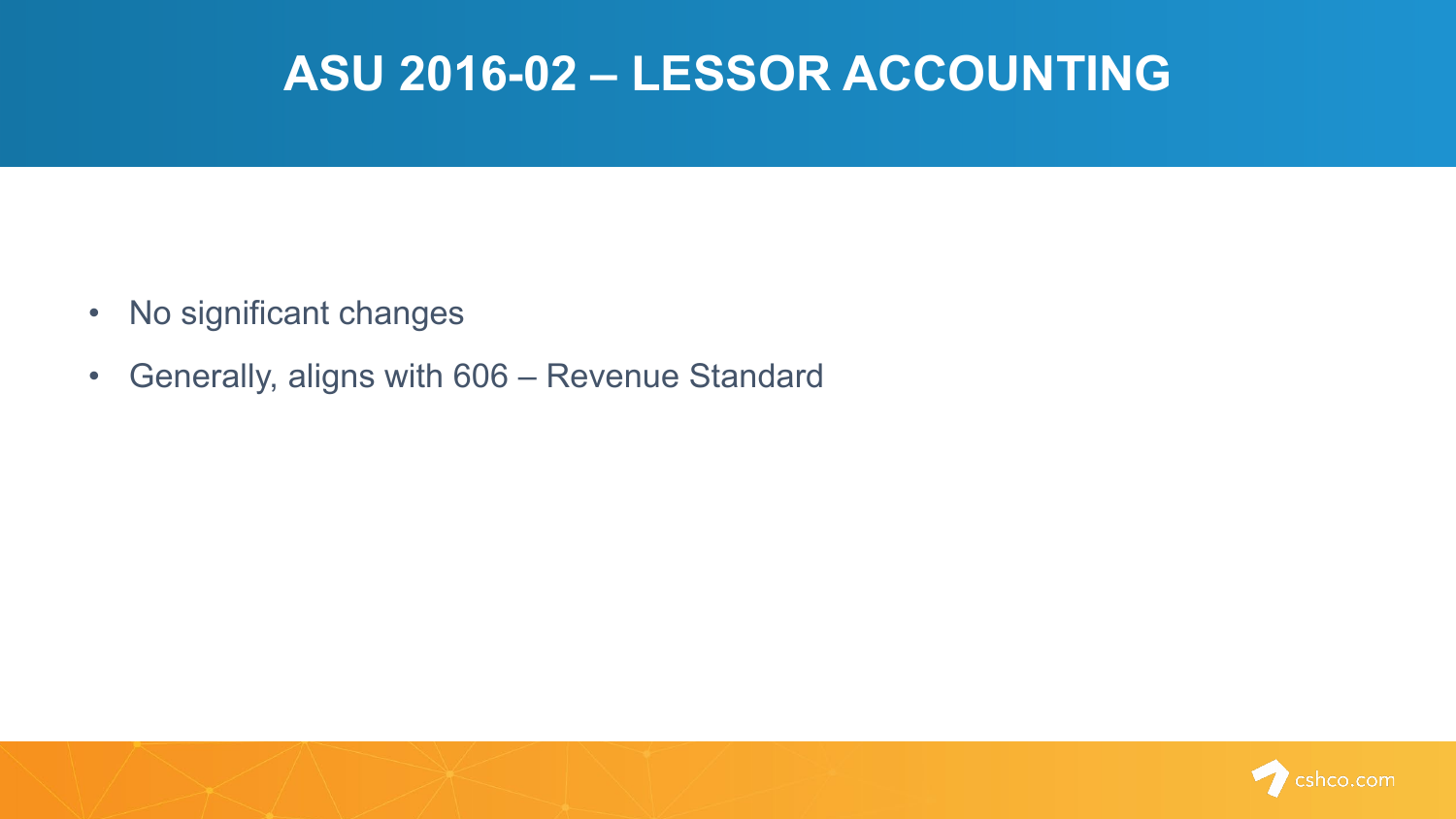## **ASU 2016-02 – IMPLEMENTATION GUIDANCE**

- Public (and NFP's with conduit debt): in effect currently
- Non-public and NFP's without conduit debt: Fiscal years beginning after December 15, 2021

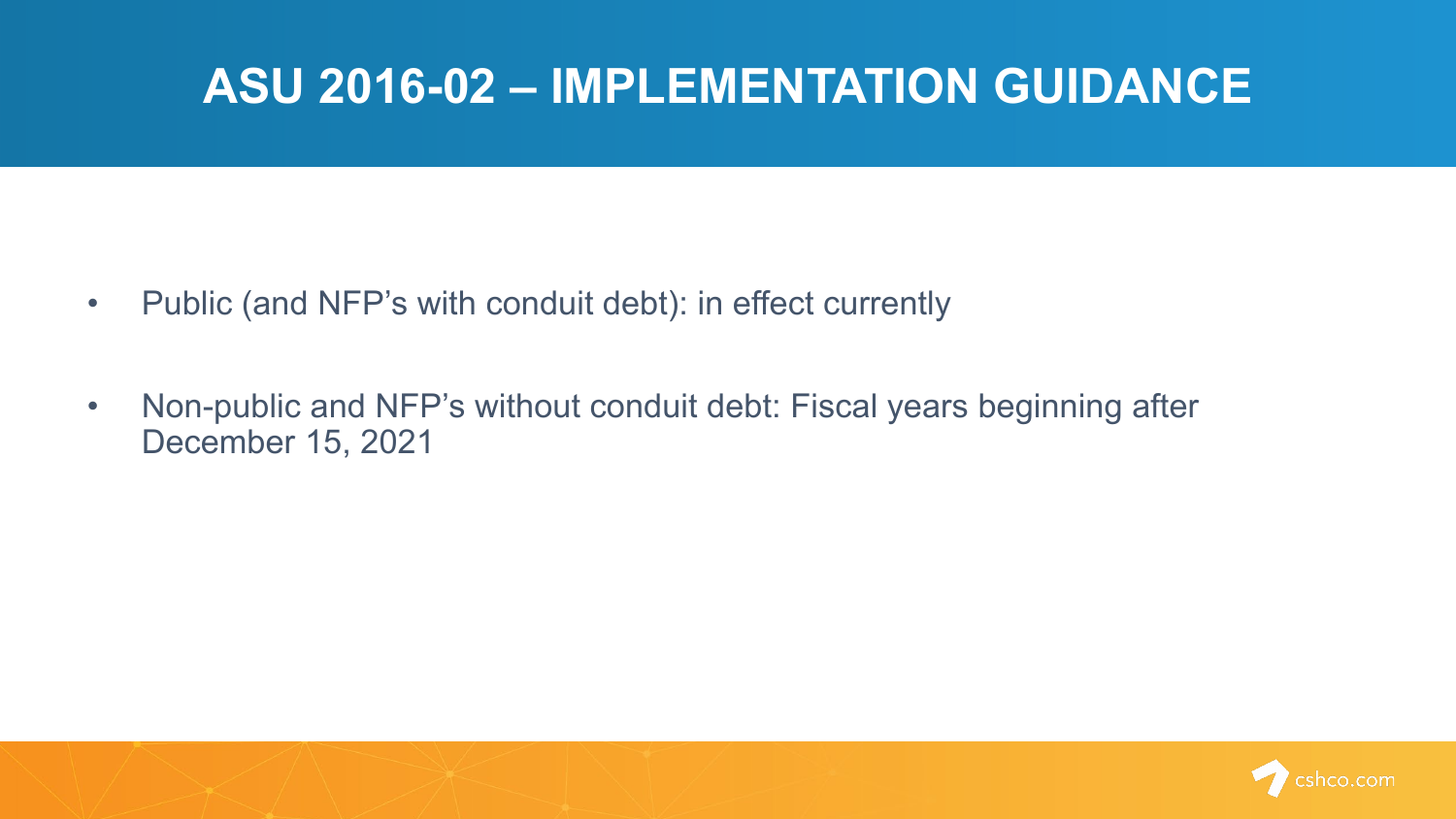# **ASU 2016-02 – IMPLEMENTATION GUIDANCE**

#### **Two transition methods:**

- Retrospectively to each prior reporting period presented (must adjust equity and all other comparative amounts)
- Retrospectively at the beginning of the period of adoption through a cumulative effect adjustment

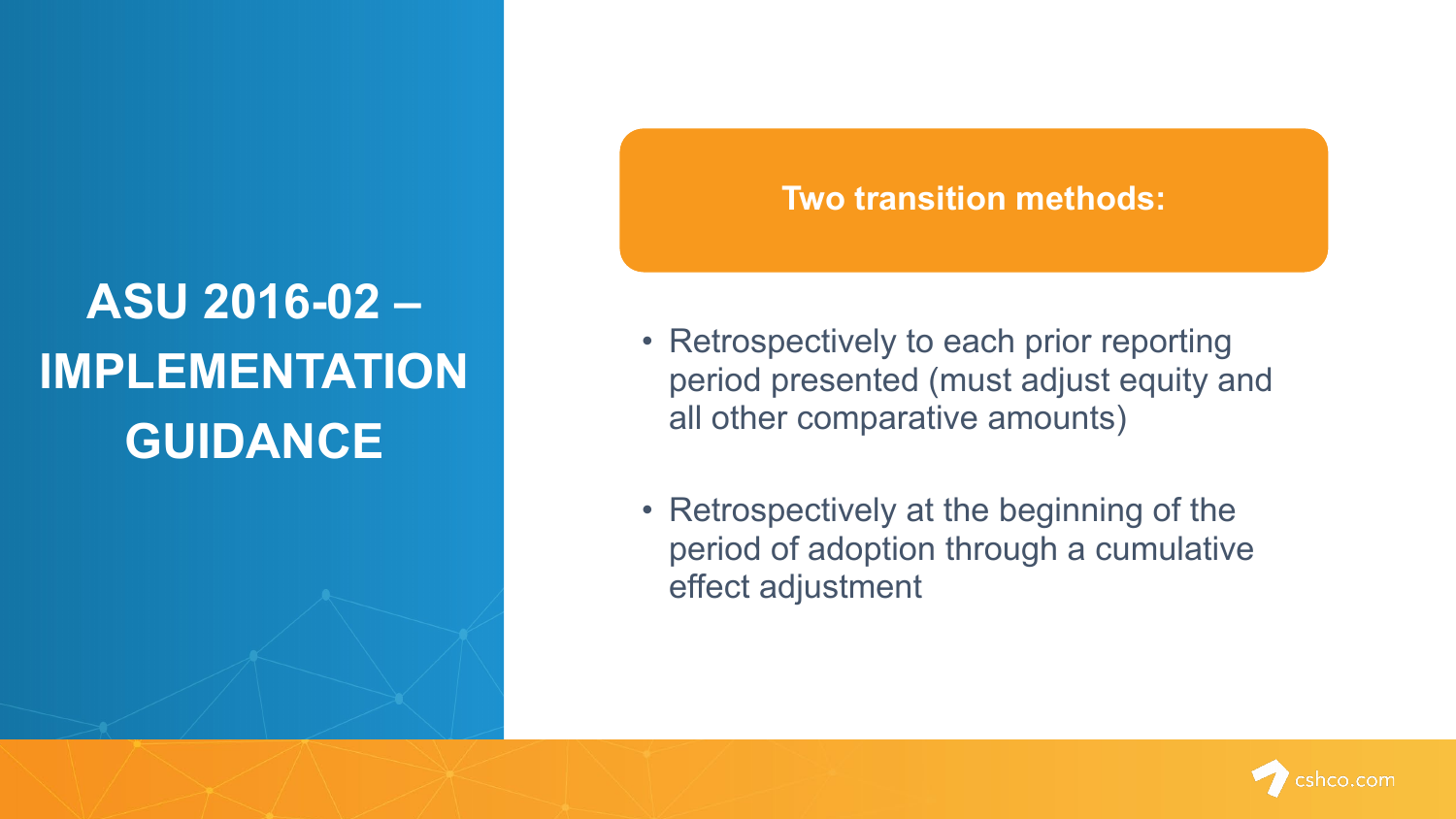# **ASU 2016-02 – IMPLEMENTATION GUIDANCE**

#### **Practical expedients –**

- No need to reassess expired or existing contracts
- No need to reassess existing classifications
- No need to reassess initial direct costs

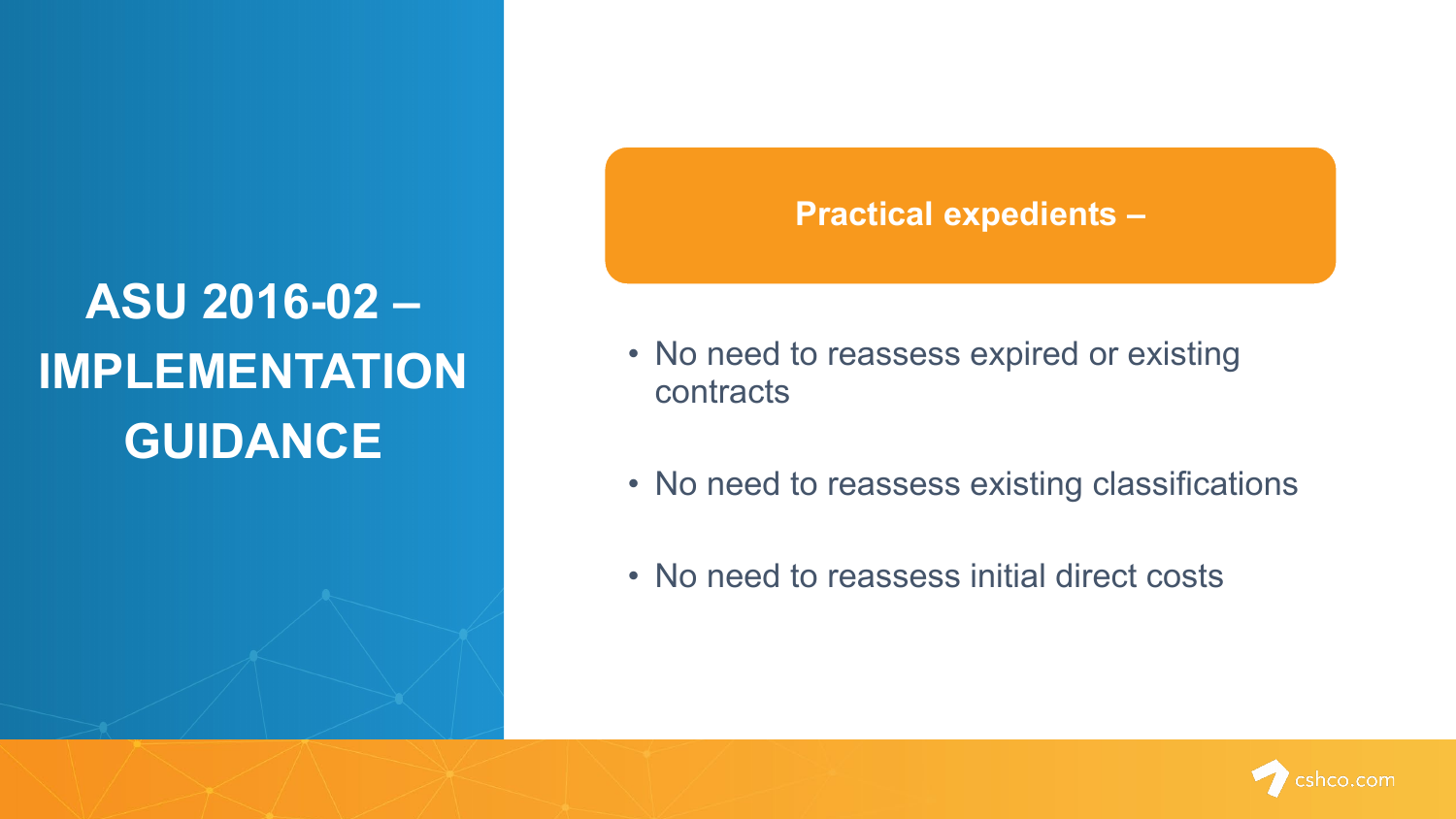## **ASU 2016-02 – IMPACT**

May affect compliance with contractual agreements & loan covenants

#### **Most impacted sectors:**

Drugstore & retail chains, telecommunications, restaurant chains, airlines, banks, grocery stores